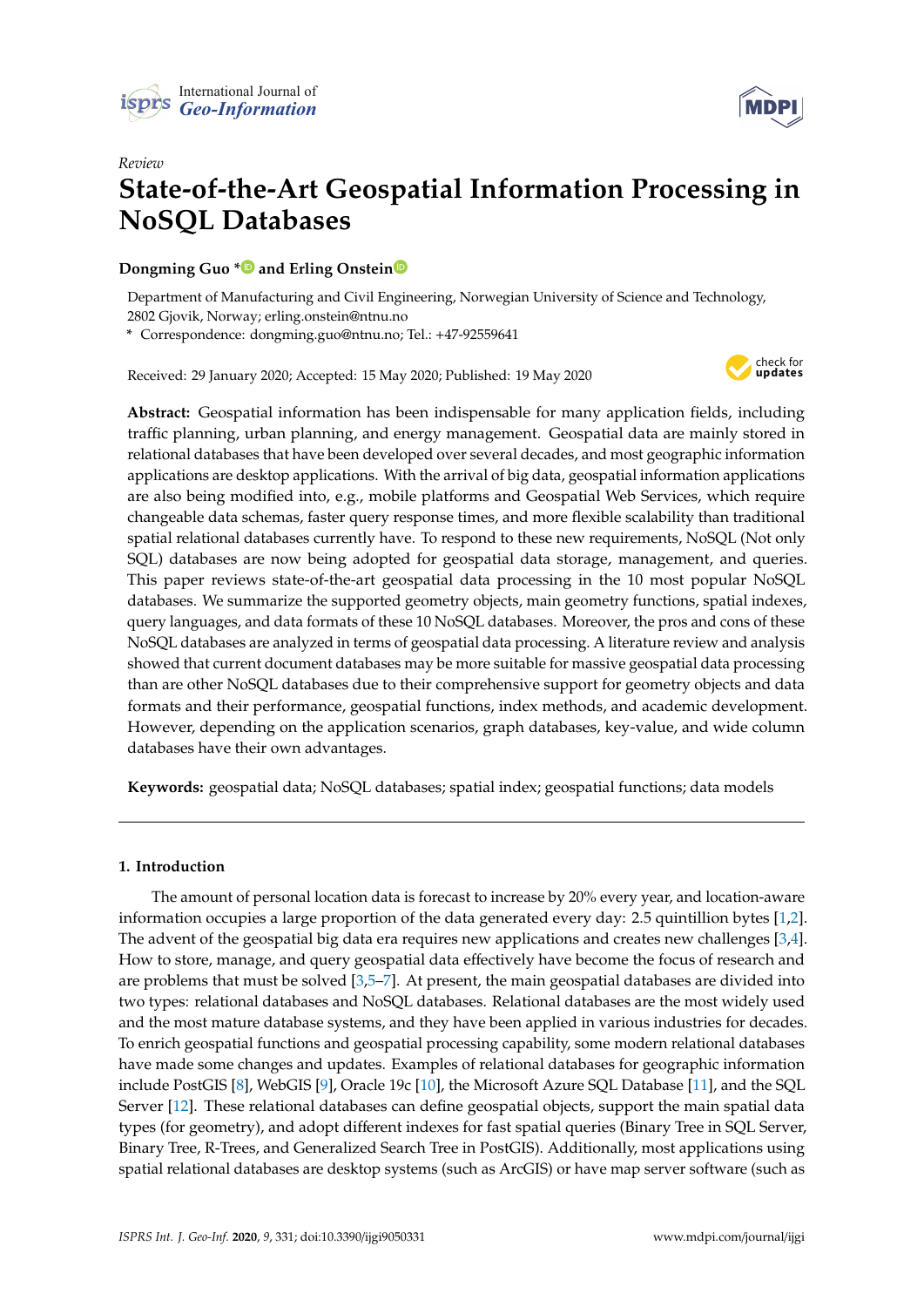GeoServer). Traditional relational databases adopt fixed structure/data schemas, and their scalability is limited.

NoSQL databases are general distributed database systems, which may not require structured data, are typically designed for scaling horizontally, and may be open source [\[5](#page-14-4)[,13\]](#page-15-6). For horizontal scalability, NoSQL databases do not provide the standard ACID properties (atomicity, consistency, isolation, and durability) that are provided by relational databases. However, NoSQL databases exhibit the ability to store, manage, and index arbitrarily big datasets while supporting a large number of concurrent user requests [\[14\]](#page-15-7). Currently, NoSQL databases are now being widely used in various application fields [\[4](#page-14-3)[,15–](#page-15-8)[17\]](#page-15-9).

With the development of mobile communications, the IoT, and high-speed network access technologies, the need for geographic information applications for mobile services and web services has become increasingly strong [\[2](#page-14-1)[–4\]](#page-14-3). New geospatial applications require more flexible data schema, a relatively fast query response time, and more elastic scalability than traditional spatial relational databases currently have. For example, when the streaming requests from clients to servers suddenly increase, it might cause significant response delays and service unavailability. To solve this scalability problem, a scalable framework was proposed based on MongoDB to implement elastic deployment for geospatial information sharing with the client users growing in number [\[14\]](#page-15-7). In this framework, MongoDB is chosen because it is a distributed database and supports a flexible storage schema suitable for massive map tile storage [\[14\]](#page-15-7).

Several studies have found that relational database management systems (RDBMS) have some disadvantages in terms of big data storage and queries in some specific areas, such as in high concurrent or large-scale data access environments in geospatial applications [\[4](#page-14-3)[,5\]](#page-14-4). In one qualitative comparison of experiments, it was found that document databases have faster response times and line intersection queries than SQL databases when the number of records in the databases is large [\[5](#page-14-4)[,18\]](#page-15-10). Other studies have indicated that NoSQL databases have more advantages in geospatial data processing than relational databases [\[6\]](#page-15-11). In testing of the most used spatial query functions in different databases, NoSQL databases performed better than did relational databases, especially mobile-GIS and Web-GIS [\[18](#page-15-10)[,19\]](#page-15-12). Currently, most NoSQL databases are viewed as not being well designed for geospatial data [\[6](#page-15-11)[,20\]](#page-15-13). One of the most obvious deficiencies of NoSQL databases in terms of geospatial data is that NoSQL databases only have basic spatial functions, far fewer than relational databases have [\[6\]](#page-15-11). Fortunately, research on NoSQL databases is a burgeoning field, attracting more and more attention from enterprises and academics, and improvements and innovations have rapidly emerged. Moreover, some NoSQL databases have some spatial functions and spatial indexes [\[18,](#page-15-10)[21\]](#page-15-14). In recent years, some academic articles have summarized and analyzed the applications of SQL and NoSQL databases in geographic data fields, including one study of geospatial big data [\[3\]](#page-14-2), a summary of the best practices for publishing spatial data on the web [\[22\]](#page-15-15), an experimental comparison between two geospatial data platforms [\[19](#page-15-12)[,23\]](#page-15-16), comparisons between relational databases and NoSQL databases in geospatial applications  $[5,18]$  $[5,18]$ , and a study on geospatial semantic data management  $[24]$ . However, there have been few comprehensive analyses of state-of-the-art geographic data processing in popular NoSQL databases.

To elaborate on state-of-the-art geographic data processing in popular NoSQL databases, in this paper, we first introduce the geospatial data characteristics and related concepts and then review state-of-the-art geospatial data processing in the 10 most popular NoSQL databases. Moreover, we analyze the pros and cons of these NoSQL databases for geospatial data processing. The paper structure is as follows. Section [2](#page-2-0) introduces the geospatial data characteristics and related concepts. Section [3](#page-3-0) introduces the research methodology adopted for this paper. State-of-the-art geospatial processing in NoSQL databases is presented in Section [4.](#page-3-1) Section [5](#page-11-0) compares the performances of the different NoSQL databases in terms of geospatial data storage and queries. Section [6](#page-14-5) includes a brief conclusion.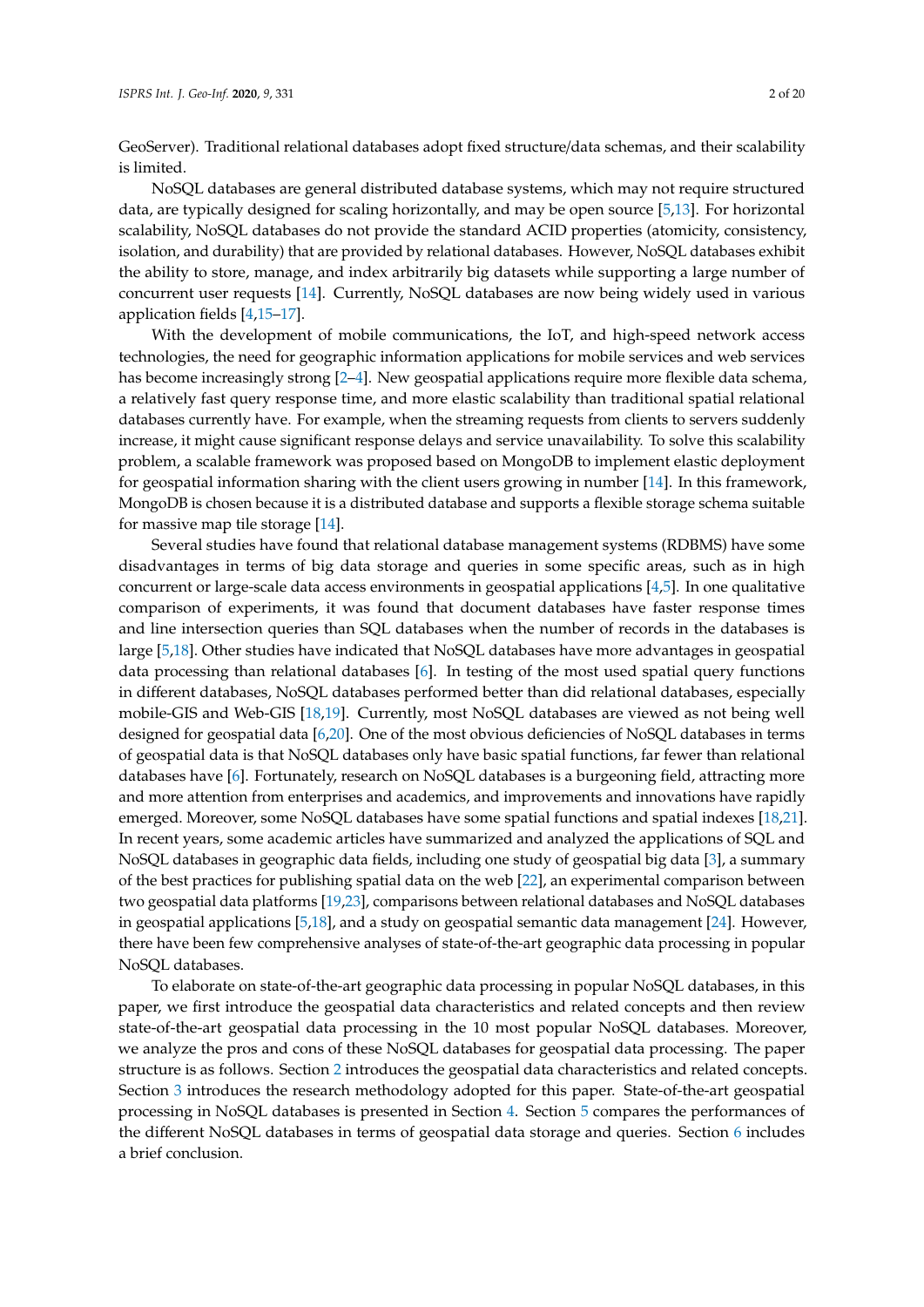## <span id="page-2-0"></span>**2. Geospatial Data Characteristics and Related Concepts**

Before discussing geospatial data processing, here we introduce the basic geospatial concepts and characteristics of geospatial science.

Generally, there are two main ways to represent geospatial data: raster and vector data.

- Raster data are made up of a matrix of cells (grain or pixels), in which a cell has an associated value representing information, such as a brightness value or temperature, and are arranged into rows and columns (or a grid).
- Vector data consist of individual points that are stored as pairs of  $(x, y)$  in 2D cases or  $(x, y, z)$  in 3D cases. The points are connected through certain orders/rules to create lines, polygons, surfaces, and solids. In this paper, most of the discussions refer to vector data.

Features and geometries are the two main foundational concepts. A feature can be any object with a given spatial location, such as an airport or a mountain.

- According to ISO 19109:2015, a feature is defined as the "abstraction of real-world phenomena". Features may have attributes, e.g., spatial attributes giving the location/extent of the feature, thematic attributes giving descriptive characteristics of the feature, and also other kinds of attributes, such as metadata/quality.
- The geometry is any geometric shape that can represent a feature's spatial attribute, such as a point (0D), line (1D), polygon/surface (2D), or solid/volume (3D). The geometries can be embedded in 1D space, 2D space, or 3D space. The dimension of the geometry must be smaller than or equal to the dimension of the embedded space. For simple cases such as visualization using traditional 2D maps (2D space), points, lines, and polygons might be sufficient for user needs. For more complex cases requiring 3D space, surfaces and volumes/solids are also required.

In NoSQL databases, the main geometry types include Point, MultiPoint, LineString, MultiLineString, Polygon, MultiPolygon, and GeometryCollection.

In relational databases, based on the international standard ISO/IEC 13249: 2016, SQL Multimedia Application Packages provide 27 geometry types, of which 24 geometry types are instantiable and have constructor functions. The geometry types and methods in relational databases are obviously more abundant than in NoSQL databases.

To handle the features' spatial locations and relationships, coordinate reference systems are needed.

- A coordinate reference system (CRS), or a spatial reference system (SRS), is a coordinate-based system for locating geographical entities and establishing their relationships. Popular coordinate reference systems include the geocentric coordinate system, geographic coordinate system (WGS84 datum), Universal Transverse Mercator (UTM), and Cartesian coordinate system.
- In coordinate reference systems, Well-known Text (WKT) is a text markup language that represents coordinate reference systems and conversions between different coordinate reference systems, as defined by the Open Geospatial Consortium (OGC).
- The EPSG Geodetic Parameter Dataset (also called the EPSG registry), which was developed by the European Petroleum Survey Group (EPSG) in 1985, is a public collection of the definitions of coordinate reference systems and coordinate transformations. The EPSG code is widely used in geographic information systems and GIS libraries.

Additionally, topological relationships are critical to geospatial processing and data queries. Some issues with instance relationships can be solved through features' topological relationships. In addition to the traditional graph topology, there are three popular topological relation principles: implicit topology as in simple features [\[25\]](#page-15-18) and point-set topology as in Egenhofer nine-intersection relations [\[26\]](#page-15-19) and in RCC8 relations [\[27\]](#page-16-0). Battle et al. summarized the equivalence between the three spatial relations, as shown in Table [1](#page-3-2) [\[28\]](#page-16-1).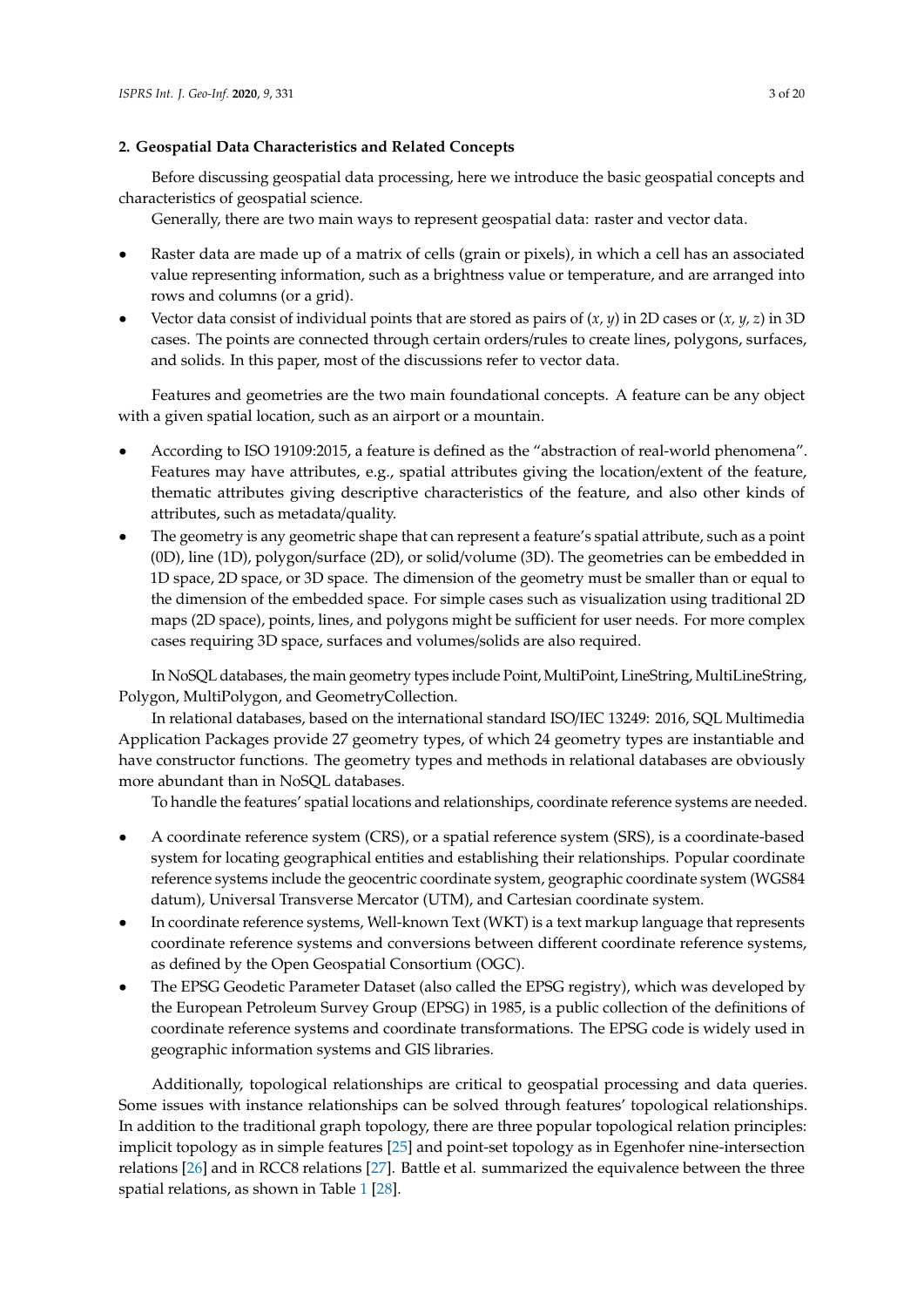| Egenhofer<br><b>Simple Features</b> |                    | RCC <sub>8</sub> |  |
|-------------------------------------|--------------------|------------------|--|
| equals                              | equal              | EQ               |  |
| disjoint                            | disjoint           | DC               |  |
| intersects                          | disjoint           | DC               |  |
| touches                             | meet               | EC.              |  |
| within                              | inside + coveredBy | NTPP + TPP       |  |
| contains                            | contains + covers  | NTPPi + TPPi     |  |
| overlaps                            | overlap            | PO               |  |

<span id="page-3-2"></span>**Table 1.** The equivalency relationships between simple features, Egenhofer, and RCC8.

The special characteristics of geospatial data (especially multi-dimensionality and the large size of datasets) make processing them different than processing other data. These data require different platforms, flexible scalability, and the ease of modification, update, and query, such as large-scale spatiotemporal query scenarios [\[29\]](#page-16-2) and huge access requests based on mobile platforms [\[14\]](#page-15-7).

#### <span id="page-3-0"></span>**3. The Research Methodology**

Many NoSQL databases and related products are developed and updated continually currently. To compare and discuss the geospatial development of NoSQL databases effectively, the 10 most popular NoSQL databases (as ranked by DB-Engines [\[30\]](#page-16-3)) were chosen to analyze their characteristics and performances in terms of geospatial data processing. These NoSQL databases fall into six types of database models: document databases, graph databases, wide column databases, key-value databases, multi-model databases, and search engine, as listed in Table [2.](#page-3-3) We used the name of each of the 10 databases and "geospatial OR spatial" as search keywords to search for articles in general academic databases, including the Web of Science Core Collection, Google Scholar Citations, and the Scopus database. After filtering some duplicated and unrelated articles, we obtained our final set of articles; how many were found in each database is shown within round brackets in Table [2.](#page-3-3) Through an analysis of NoSQL databases and related research, we explored the state-of-the-art of geospatial information processing in NoSQL databases. Few NoSQL databases support 3D data scenes, so if there is no special annotation, the geometry functions and indexes indicate 2D data scenes.

| Database Model | <b>NoSQL Databases</b>                  |
|----------------|-----------------------------------------|
| Document       | MongoDB (21), Couchbase (1)             |
| Graph          | Neo $4i(6)$                             |
| Wide column    | Cassandra (5), HBase (24)               |
| Key-value      | Redis $(2)$                             |
| Multi-model    | Amazon DynamoDB (0)                     |
| Search engine  | Elasticsearch (3), Splunk (0), Solr (3) |

<span id="page-3-3"></span>**Table 2.** Mainstream NoSQL databases and the number of related articles found within them.

# <span id="page-3-1"></span>**4. State-of-the-Art Geospatial Processing in NoSQL Databases**

In this section, basic information about these databases is shown in Table [3.](#page-4-0) After that, some succinct information about the geospatial characteristics in these databases is introduced. Additionally, related research from the different databases is also summarized.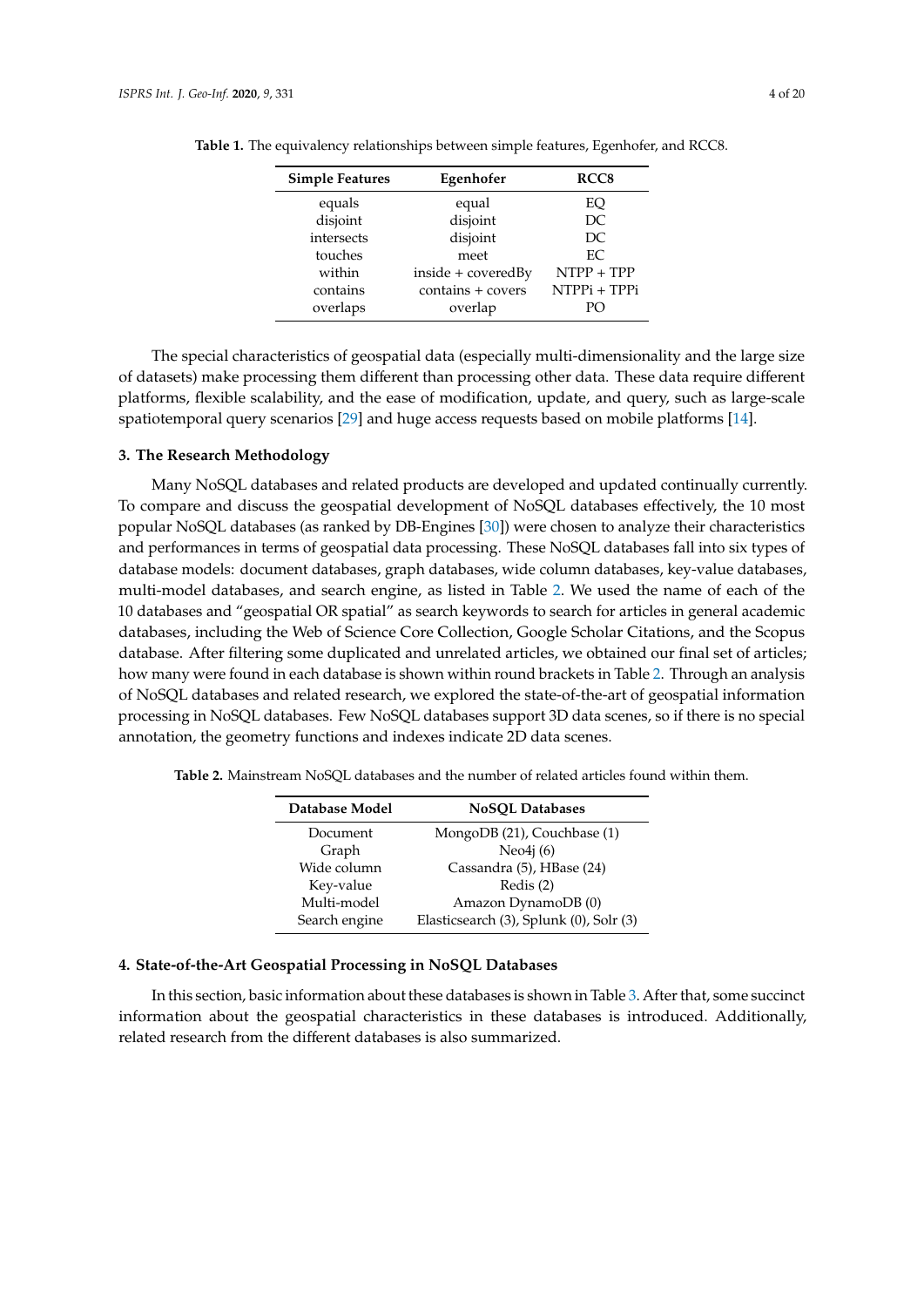| Table 3. Basic information about the 10 NoSQL databases. DBMS, relational database management system. |  |
|-------------------------------------------------------------------------------------------------------|--|
|-------------------------------------------------------------------------------------------------------|--|

<span id="page-4-0"></span>

| <b>Database</b><br>Name | <b>Primary Database</b><br>Model | Secondary<br>Database Models              | Website                                       | Developer                        | <b>Server Operating</b><br><b>Systems</b> | <b>APIs and Other</b>                                                                                         |
|-------------------------|----------------------------------|-------------------------------------------|-----------------------------------------------|----------------------------------|-------------------------------------------|---------------------------------------------------------------------------------------------------------------|
| MongoDB                 | Document                         |                                           | www.mongod<br>b.com                           | MongoDB, Inc                     | OS X, Windows                             | Proprietary protocol<br>using JSON                                                                            |
| Couchbase               | Document                         | Key-value                                 | http://www.co<br>uchbase.com                  | Couchbase,<br>Inc.               | OS X, Windows                             | Native language<br>bindings for CRUD,<br>query, search and<br>analytics APIs                                  |
| Neo4j                   | Graph                            |                                           | neo4j.com                                     | Neo4j, Inc.                      | Linux, Unix,<br>Windows                   | Bolt protocol,<br>Cypher query<br>language, Java API,<br>Neo4j-OGM,<br>RESTful HTTP API,<br>Spring Data Neo4j |
| Cassandra               | Wide column                      |                                           | cassandra.ap<br>ache.org                      | Apache<br>Software<br>Foundation | BSD, Linux,                               | Proprietary protocol                                                                                          |
| HBase                   | Wide column                      |                                           | hbase.apache<br>.org                          | Apache<br>Software<br>Foundation | Linux.                                    | Java API, RESTful<br>HTTP API, Thrift                                                                         |
| Redis                   | Key-value                        | Document, graph<br>DBMS, search<br>engine | redis.io                                      | Salvatore<br>Sanfilippo          | Linux, OS X,<br>Solaris, Windows          | Proprietary protocol                                                                                          |
| Amazon<br>DynamoDB      | Document.<br>Key-value           |                                           | aws.amazon.c<br>om/dynamod<br>b/              | Amazon                           | Hosted                                    | RESTful HTTP API                                                                                              |
| Elasticsearch           | Search engine                    | Document                                  | https://www.<br>elastic.co/elast<br>icsearch/ | Elastic                          | Linux, OS X,<br>Solaris, Windows          | Java API, RESTful<br>HTTP/ISON API                                                                            |
| Splunk                  | Search engine                    |                                           | www.splunk.c<br>$om$                          | Splunk Inc.                      | BSD, Linux,<br>OS X, Windows              | <b>HTTP REST</b>                                                                                              |
| Solr                    | Search engine                    |                                           | https:<br>//lucene.apach<br>e.org/solr/       | Apache<br>Software<br>Foundation | All OS with a Java<br>VМ                  | Java API, RESTful<br>HTTP/ISON API                                                                            |

#### *4.1. MongoDB*

MongoDB is a document database that stores data in scalable, flexible, JSON-like documents, with different data fields and a changeable data structure. MongoDB does not support a declarative query language: queries in MongoDB are built and issued by proprietary API or drivers. MongoDB supports storing and querying geospatial data. To describe GeoJSON data, MongoDB uses an embedded document with a GeoJSON object type and then the object's coordinates, listing the longitude first and then the latitude:

```
<field>: {type: <GeoJSON type>, coordinates: <coordinates> }
For example, to specify a GeoJSON Point:
location: {
type: "Point",
coordinates: [-43.342412, 54.678421]
}
```
MongoDB supports multiple geometric objects, as listed in Table [4.](#page-5-0) Additionally, MongoDB uses the WGS84 reference system for geospatial queries of GeoJSON objects. Valid longitude values are between −180 and 180 (inclusive), and valid latitude values are between −90 and 90 (inclusive).

MongoDB stores object location data as legacy coordinate pairs and supports spherical surface calculations via a 2dsphere index, of which there are two data representations: an array (MongoDB preferred) and an embedded document in legacy coordinate pairs:

```
An array: <field>: [ <x>, <y> ]
An embedded document: <field>: {<field1>: <x>, <field2>: <y> }.
```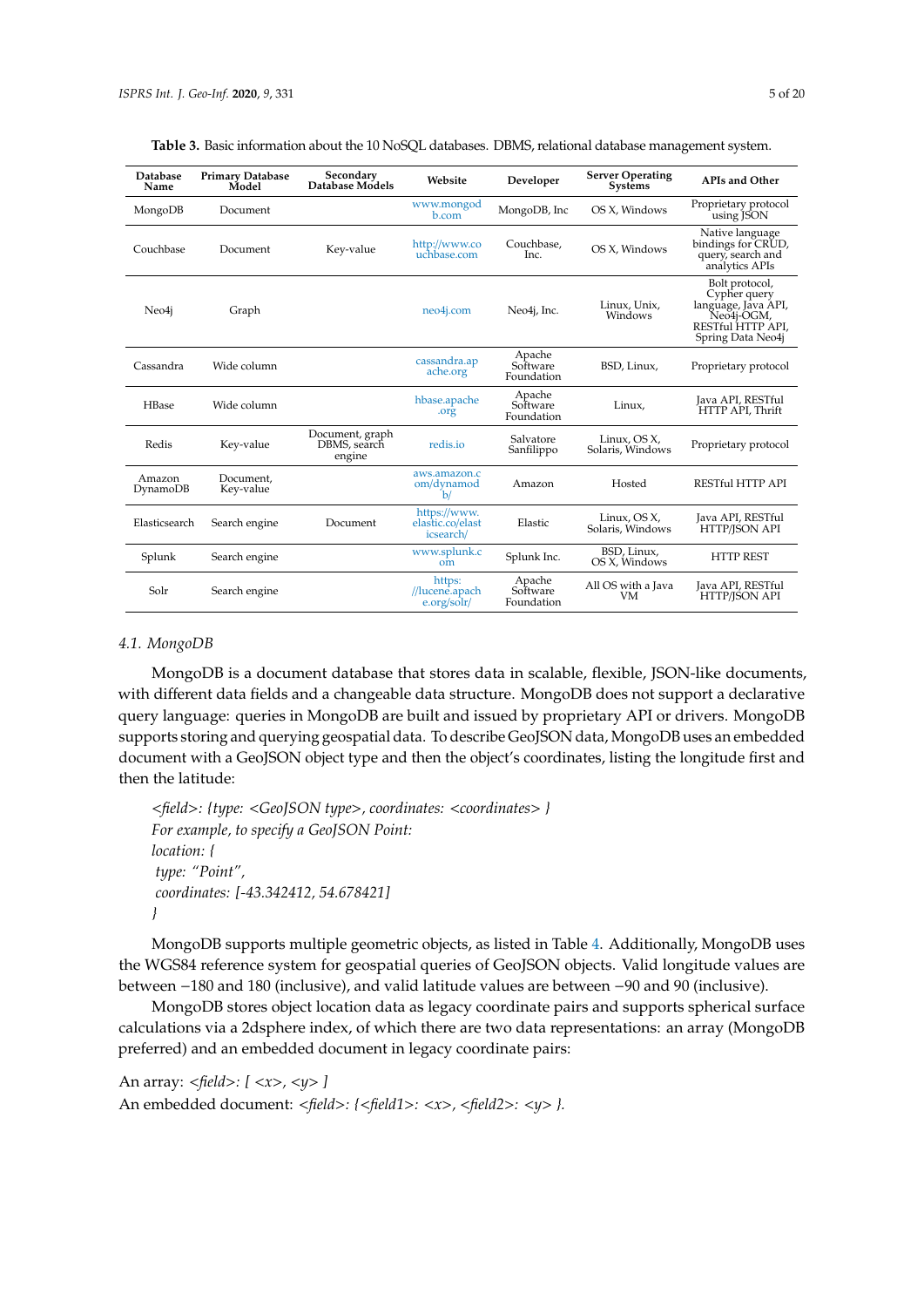| Database           | Supported<br><b>Geometry Objects</b>                                                                                                                         | <b>Main Supported</b><br><b>Geometry Functions</b>                                                       | Supported<br><b>Spatial Indexes</b>             | Declarative<br>Query Language         | Data Format                                          |
|--------------------|--------------------------------------------------------------------------------------------------------------------------------------------------------------|----------------------------------------------------------------------------------------------------------|-------------------------------------------------|---------------------------------------|------------------------------------------------------|
| MongoDB            | Point, LineString,<br>Polygon, MultiPoint,<br>MultiLineString,<br>MultiPolygon,<br>GeometryCollection                                                        | \$geoIntersects,<br>\$geoWithin, \$near,<br>\$nearSphere                                                 | 2dsphere index,<br>2d index based<br>on geohash | not supported                         | GeoJSON<br>objects,<br>Legacy<br>Coordinate<br>Pairs |
| Couchbase          | Point, LineString,<br>Polygon, MultiPoint,<br>MultiLineString,<br>MultiPolygon,<br>GeometryCollection                                                        | <b>BBox</b>                                                                                              | R-Tree, designed<br>by users                    | N1QL                                  | GeoJSON                                              |
| Amazon<br>DynamoDB | Point                                                                                                                                                        | GeoPoint, putPoint<br>deletePoint,<br>updatePoint<br>queryRectangle,<br>queryRadius                      | geohash                                         | not supported                         | GeoJSON                                              |
| Cassandra          | Point, LineString,<br>Polygon                                                                                                                                | intersects, contains,<br>is_within (provided<br>by a plug-in)                                            | Lucene index<br>(provided by a<br>plug-in)      | Cassandra Query<br>Language (CQL)     | WKT                                                  |
| HBase              | No                                                                                                                                                           | No                                                                                                       | No                                              | not supported                         | No                                                   |
| Neo4j              | Only Point in Neo4j;<br>Point, LineString,<br>Polygon, MultiPoint,<br>MultiLineString,<br>MultiPolygon,<br>GeometryCollection<br>in Neo4j Spatial<br>Library | distance(),<br>point()-WGS 84 2D,<br>point()-WGS 84 3D,<br>point()-Cartesian 2D,<br>point()-Cartesian 3D | B+Tree, R-Tree<br>(default)                     | Cypher                                | Graph<br>Model, RDF                                  |
| Elasticsearch      | Point, LineString,<br>Polygon, MultiPoint,<br>MultiLineString,<br>MultiPolygon,<br>GeometryCollection                                                        | geo_shape,<br>geo_bounding_box,<br>geo_distance, and<br>geo_polygon                                      | GeohashPrefixTree<br>and<br>OuadPrefixTree      | Domain Specific<br>Language (DSL)     | GeoJSON<br>and WKT                                   |
| Redis              | Point                                                                                                                                                        | geoadd, geodist,<br>geohash, geopos,<br>georadius and<br>georadiusbymember                               | geohash                                         | not supported                         | GeoJSON                                              |
| Solr               | points, circles,<br>envelopes, line<br>strings, polygons,<br>and "multi" variants<br>of these                                                                | convexHull,<br>enclosingDisk,                                                                            | Prefix tree,<br>geohash, and<br>quadtree        | "Lucene" query<br>parser<br>(default) | WKT or<br>GeoISON                                    |
| Splunk             | Point, LineString,<br>Polygon, MultiPoint,<br>MultiLineString,<br>MultiPolygon,<br>GeometryCollection                                                        | Geom inputlookup                                                                                         | Summary<br>indexing                             | Splunk Process<br>Language (SPL)      | KMZ or<br>KML                                        |

<span id="page-5-0"></span>**Table 4.** A Comparison of NoSQL databases in terms of their geospatial features. WKT, Well-known Text; KMZ, Keyhole Markup Zipped; KML, Keyhole Markup Language.

MongoDB provides two geospatial index types: geohash for 2dsphere and 2d. Within 2dsphere indexes, relevant queries are implemented through a calculation of geometries on an Earth-like sphere. Within 2d indexes, queries are implemented through a calculation of geometries on a two-dimensional plane. For spherical queries, 2dsphere indexes should be used, because the use of 2d indexes for spherical queries may lead to incorrect results. Four topological query operations are provided in MongoDB for geospatial data: \$geoIntersects, \$geoWithin, \$near, and \$nearSphere.

In a quantitative comparison of geospatial big data processing between the PostGIS and MongoDB databases, MongoDB had some advantages with its "within" and "intersection" queries [\[18](#page-15-10)[,31\]](#page-16-4) and in terms of its response time for loading big geospatial data [\[32\]](#page-16-5). Meanwhile, in a comparison between ArcGIS and MongoDB, the spatial retrieval performance of MongoDB was better than that of ArcGIS, and this advantage was more obvious with an increase in the point set [\[33\]](#page-16-6).

In related research on MongoDB, attention has focused on geospatial data management and storage [\[34](#page-16-7)[–43\]](#page-16-8) and on index development methods [\[29](#page-16-2)[,44](#page-16-9)[–46\]](#page-16-10). Using MongoDB, several platforms and frameworks have been designed to solve diverse application demands. Although NoSQL databases can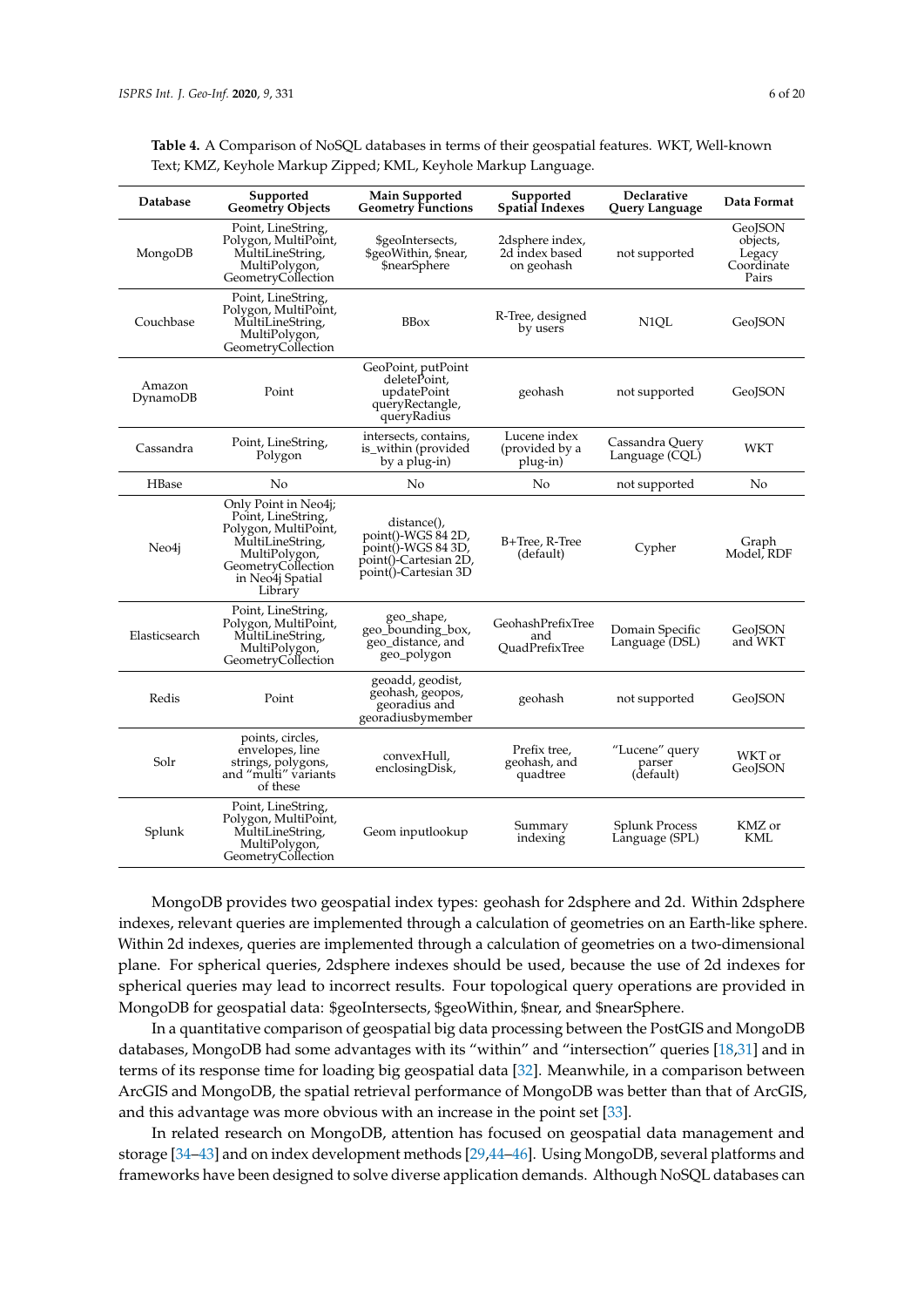store JSON objects, a standard query language is still missing, so individuals who are not programmers have a hard time managing, analyzing, and correlating geospatial data. To solve these problems, a framework and a query language were designed to manipulate JSON objects and provide spatial and non-spatial operations across heterogeneous datasets [\[34\]](#page-16-7). To provide a multi-user collaborative work environment, a prototype system was developed based on open-source web technologies, in which geospatial data were processed according to the OGC standard and modified as a GeoJSON format to be stored in MongoDB [\[43\]](#page-16-8). When multiuser requests to servers increase to a certain extent, response times and service might be subpar or unavailable. For this scale problem, a scalable Web Map Tile Services (WMTS) framework was designed with a high-performance cluster to implement elastic deployment as user requests grow in number [\[14\]](#page-15-7). Aside from the problems of multiple user requests, the management of very large geospatial datasets is also an urgent problem. A software, called GeoRocket, has been created to manage very large geospatial datasets in the cloud [\[36\]](#page-16-11). GeoRocket splits large datasets into chunks and processes chunks individually. GeoRocket has adopted Elasticsearch to index and query large datasets and uses MongoDB for data storage [\[36\]](#page-16-11).

Although MongoDB provides index methods, research is still being done to find faster indexes. Xiang et al. proposed a method of implementing an R-Tree index, which combines spatial range query and nearest neighbor query in MongoDB [\[44\]](#page-16-9). Using a tabular document structure, they flattened the R-Tree index into MongoDB collections, and the experiment showed that the new method performed better than the 2dsphere index (MongoDB's built-in spatial index) [\[44\]](#page-16-9). The other method used for R-Tree in MongoDB was proposed by Li et al., while a geohash-based spatial index has been applied in location-based queries for a medical monitoring system, which combined nested minimum boundary rectangles (MBRs), an R-Tree as a global tree for real-time locations, and a geohash-based B-Tree as a local tree for historical data [\[45\]](#page-16-12). Additionally, some researchers have also made contributions using MongoDB to the spatiotemporal index design of massive trajectory data [\[29](#page-16-2)[,47\]](#page-16-13).

MongoDB provides a wide and flexible platform for different geospatial applications. Moreover, MongoDB adopts some tactics to improve performance and availability, such as asynchronous replica updates and load balance across replicas, but these tactics can affect the consistency of one or multiple objects. This also happens with other NoSQL databases, such as HBase, Cassandra, and Neo4j.

#### *4.2. Couchbase*

The Couchbase Server is an open-source, distributed, document-oriented database with fast key-value storage and a powerful query engine for executing an SQL-like query language (N1QL) [\[48\]](#page-17-0). The Couchbase Server is designed for some specific environments to provide low-latency data management services, such as a large-scale interactive web, a mobile terminal, or IoT applications. The Couchbase Server supports some geometry primitives, as does MongoDB. For geospatial queries, it has two location representation models: radius-based and box-based. In the radius-based location representation model, location data are shown as locations with longitude–latitude coordinate pairs and the distance in miles. This distance is the length of the radius, and the location of an object is in the center of the circle. If the query location is within the circle, documents are returned. In the box-based location representation model, two longitude–latitude coordinate pairs are required, which are located at the top-left and bottom-right corners of a box. If the query location is within the box, JSON documents are returned, and they contain the location within the box. The Couchbase Server provides R-Tree indexes for location-aware applications. Additionally, spatial indexes can also be defined by users before a geospatial query. Depending on which of the two location representation models are used (a location or a bounding box), the spatial indexes are different. Couchbase only provides queries based on location coordinate data, which can limit its applications.

There was one article about the Couchbase database in the search results, which is mentioned in Section [3.](#page-3-0) In it, an information-centric network was adopted to federate MongoDB and Couchbase databases [\[35\]](#page-16-14). The functional architecture of the designed federated database included a federation front-end for effective connection between a query processor and users; the query processor for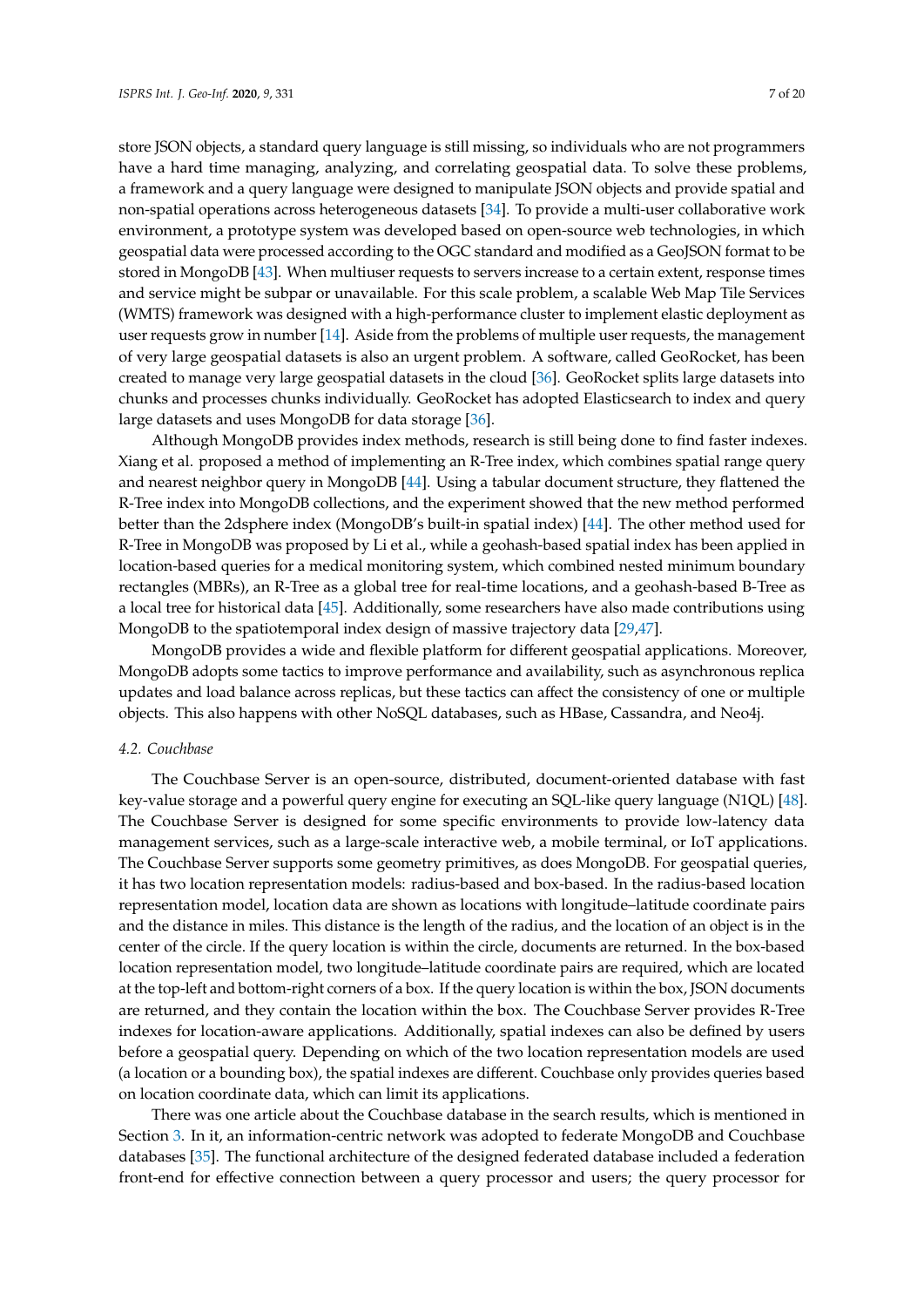interacting with local and remote DBSes; and a DBMS adapter for translating the federated query into the local query language in a local DBMS [\[35\]](#page-16-14).

#### *4.3. Neo4j*

Neo4j is the most popular graph database and uses Cypher as its query language, but it supports only one type of spatial geometry, Point, in the latest Version 3.5. Each point in Neo4j can have 2D or 3D presentation and can be specified as a geographic coordinate reference system or a Cartesian coordinate reference system. Because Neo4j has only one spatial geometry type, the database provides spatial functions related to the point, such as distance(), point()-WGS 84 2D, point()-WGS 84 3D, point()-Cartesian 2D, and point()-Cartesian 3D. An example from Cypher's manual [\[49\]](#page-17-1) is:

*WITH point ({latitude:toFloat('13.43'), longitude:toFloat('56.21')}) AS p1, point ({latitude:toFloat('13.10'), longitude:toFloat('56.41')}) AS p2 RETURN toInteger(distance(p1, p2)*/*1000) AS km*

There is a utility library called Neo4j Spatial that facilitates the spatial manipulation of data. Neo4j Spatial supports seven common geometry types: Point, LineString, Polygon, MultiPoint, MultiLineString, MultiPolygon, and GeometryCollection and topology operations. Additionally, Neo4j Spatial adopts an R-Tree index for spatial queries and provides multiple spatial procedures [\[50\]](#page-17-2).

In related research, Sarwat et al. implemented a reachability query with a spatial range predicated on the Neo4j graph database, trying to find whether an input point can reach any spatial point that lies within an input spatial range [\[51\]](#page-17-3). Because of the lack of optimization of spatial predicates in existing graph query processors, Sun et al. proposed a query operator, GEOEXPAND, which adds spatial data awareness into a graphics DBMS to execute graph queries with spatial predicates efficiently [\[52\]](#page-17-4). Additionally, a carpool matching system was designed to recommend carpools based on vehicles' weekly frequent trajectories [\[53\]](#page-17-5). A time series of locations in a trajectory was connected while building a time tree through the use of the GraphAware Neo4j TimeTree library. For spatial data, the Neo4j Spatial library was used to model and query trajectory data. Using a carpool matching strategy, the efficiency and efficacy of the proposed system were evaluated [\[53\]](#page-17-5). Neo4j has also been applied in agriculture and animal husbandry applications, for example, using web technology and a Neo4j shell to evaluate the condition of the crops on the basis of geospatial data [\[54\]](#page-17-6) and identifying relations between the members of a cattle herd based on spatial and graph databases [\[55\]](#page-17-7).

Because Neo4j only supports the point geometry type and point-based spatial functions, it is generally used in location-related applications.

#### *4.4. Apache Cassandra*

Apache Cassandra is an open source, distributed, wide column storage database management system. Cassandra and the Cassandra Query Language (CQL) do not support spatial queries. Cassandra's main method for supporting geospatial data is Stratio's Lucene Index for Cassandra, a plugin for Apache Cassandra, which supports geospatial data indexing (point, lines, polygons, etc.), geospatial transformations (bounding box, centroid, convex hull, buffer, union, difference, intersection), and geospatial operations (intersects, contains, etc.). Lucene indexes, an extension of Cassandra secondary indexes, can be created through a CQL CREATE CUSTOM INDEX statement. The syntax is:

*CREATE CUSTOM INDEX (IF NOT EXISTS)?* <*index\_name*> *ON* <*table\_name*> *()*

*USING 'com.stratio.cassandra.lucene.Index' WITH OPTIONS* = <*options*>

In Cassandra, the main geometry objects include Point, LineString, and Polygon, while Cassandra itself does not provide a spatial index.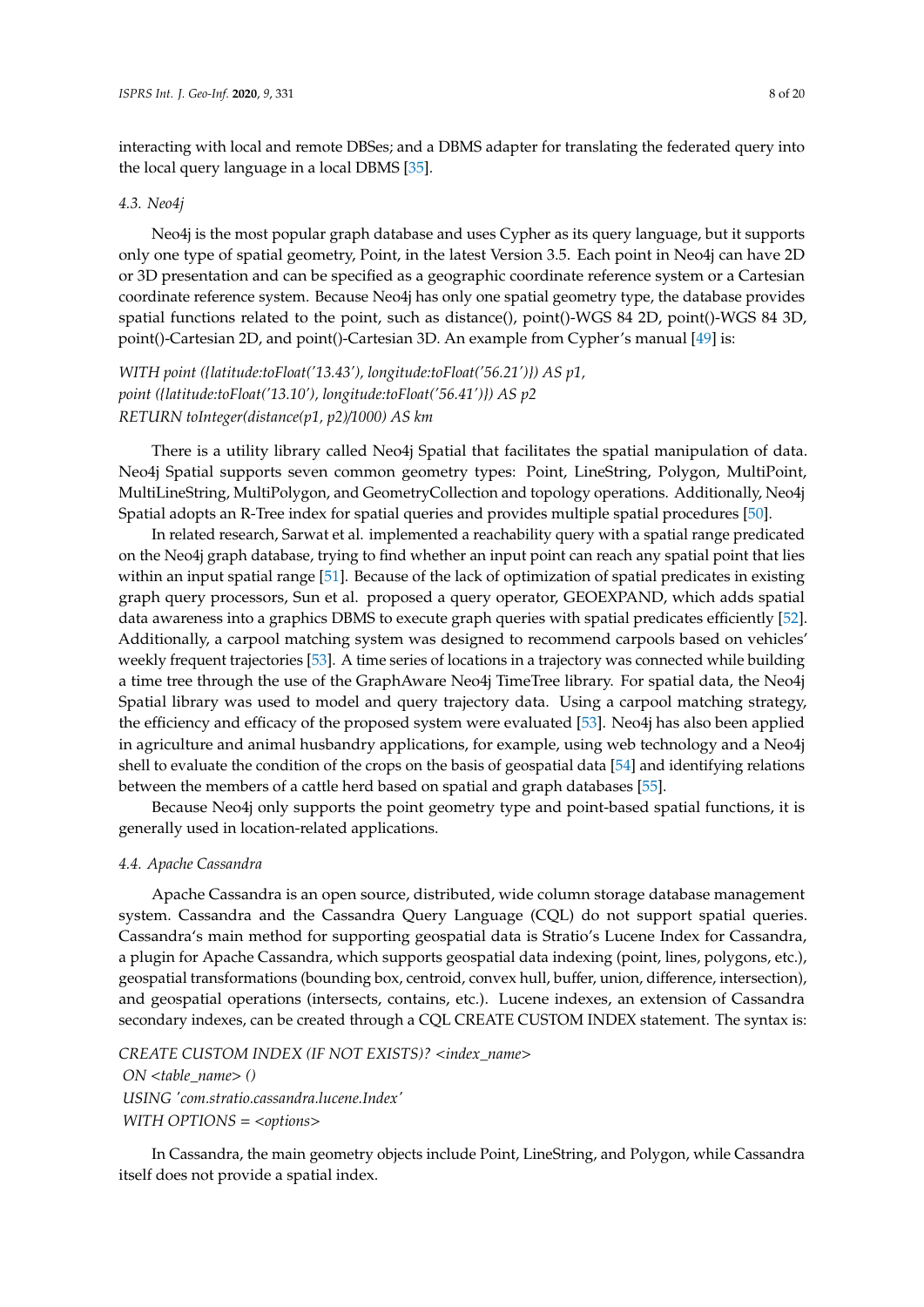Cassandra is a highly scalable and high-performance data store, but it provides limited capabilities for data analyses and limited scalable functions, including a lack of adequate support for spatial data operations. To surmount these problems, research into an extension for the Cassandra Query Language was developed to implement spatial queries in the Cassandra database [\[56\]](#page-17-8). This extension research mainly converted the latitudinal/longitudinal values into a numeric geohash attribute and associated them with the data during data storage operations. Then, a spatial query parser and spatial syntax were designed and defined as a CQL spatial extension. After that, an aggregation algorithm was executed to reduce the search space and optimize the sub-queries sent to the cluster nodes. The stored data can be indexed through a geohashing technique [\[56\]](#page-17-8). Moreover, a novel approach used to couple Cassandra with Secondo DBMS was proposed by Nidzwetzki et al. to support all DBMS functions, including models of spatial and moving object data with high availability and scalability [\[57\]](#page-17-9). Using that work, Nidzwetzki et al. further expanded this approach [\[58\]](#page-17-10) to build a DBMS that was distributed, general-purpose, fault-tolerant, and parallel. Similarly, to solve issues with spatial queries in the Cassandra database, a framework was developed by integrating of Hadoop and Cassandra for spatial query data stored in Cassandra [\[59\]](#page-17-11). The experimental results showed that a user-defined partitioning technique, called prefix-based partitioning, performed better in a geospatial search than did Cassandra's default partitioning algorithm [\[59\]](#page-17-11).

For similar purposes, another framework combining Spark and Cassandra was proposed to provide data loading and data retrieval solutions for spatial data [\[60\]](#page-17-12). This framework includes a spatial data storage layer (based on Cassandra), a Spark core layer (using standard Spark core APIs), a spatial data processing layer (as an interface to query spatial and non-spatial data), and an application layer, in which a Spark-Cassandra connector [\[61\]](#page-17-13) provides seamless integration between Spark and Cassandra [\[60\]](#page-17-12).

Cassandra provides limited geometry types, geometry indexes, and functions, so extra design workings or tools/components are required in geospatial data processing, such as an index extension [\[56\]](#page-17-8) and the combination with other tools [\[59](#page-17-11)[–61\]](#page-17-13).

#### *4.5. Apache HBase*

Apache HBase is an open source, distributed, versioned, and disk-based architecture database. HBase does not support a declarative query language, and queries in HBase are achieved through proprietary APIs. HBase does not have special geospatial functions to support geospatial data storage and querying [\[62\]](#page-17-14). However, researchers developed some methods and applications for processing geospatial data in HBase [\[63](#page-17-15)[–70\]](#page-18-0), such as a geographical database with geohash-based spatial indexes [\[63,](#page-17-15)[71\]](#page-18-1), big spatial data processing with Apache Spark [\[72\]](#page-18-2), a geospatial data model [\[64\]](#page-17-16), and a new spatial query method based on primary keys' indexing [\[73\]](#page-18-3). Additionally, an open source suite of tools, GeoMesa, was designed to implement large-scale geospatial analytics and querying in the cloud or in conjunction with the HBase and Cassandra databases [\[74\]](#page-18-4).

Besides the above-mentioned research about geospatial processing in HBase, there has been other research related to geospatial processing. The first is based on the MapReduce mechanism [\[75,](#page-18-5)[76\]](#page-18-6). Hadoop MapReduce is a software framework through which designers can easily write applications to process huge amounts of data in-parallel in large clusters of commodity hardware [\[77\]](#page-18-7), while HBase uses base classes to support MapReduce jobs with HBase tables [\[76\]](#page-18-6). The central idea of MapReduce is that massive datasets are first divided into independent chunks stored in the clusters, and these chunks are processed by matching different tasks and methods in parallel [\[75,](#page-18-5)[76\]](#page-18-6).

Other researchers have designed a new index structure to manage data for HBase [\[69,](#page-18-8)[70,](#page-18-0)[78,](#page-18-9)[79\]](#page-18-10). Du et al. proposed a novel hybrid index structure to organize data by developing a statistical grid-based R-Tree for indexing space and by using a Hilbert curve for neighbor finding [\[78\]](#page-18-9). In HBase, a novel spatial index structure with geohash encoding was designed [\[69](#page-18-8)[,80\]](#page-18-11). Additionally, Jo et al. developed a hierarchical index structure for effective spatial query processing in HBase, called a Q-MBR (quadrant-based minimum bounding rectangle) tree [\[79\]](#page-18-10). Through Q-MBR, the space is split into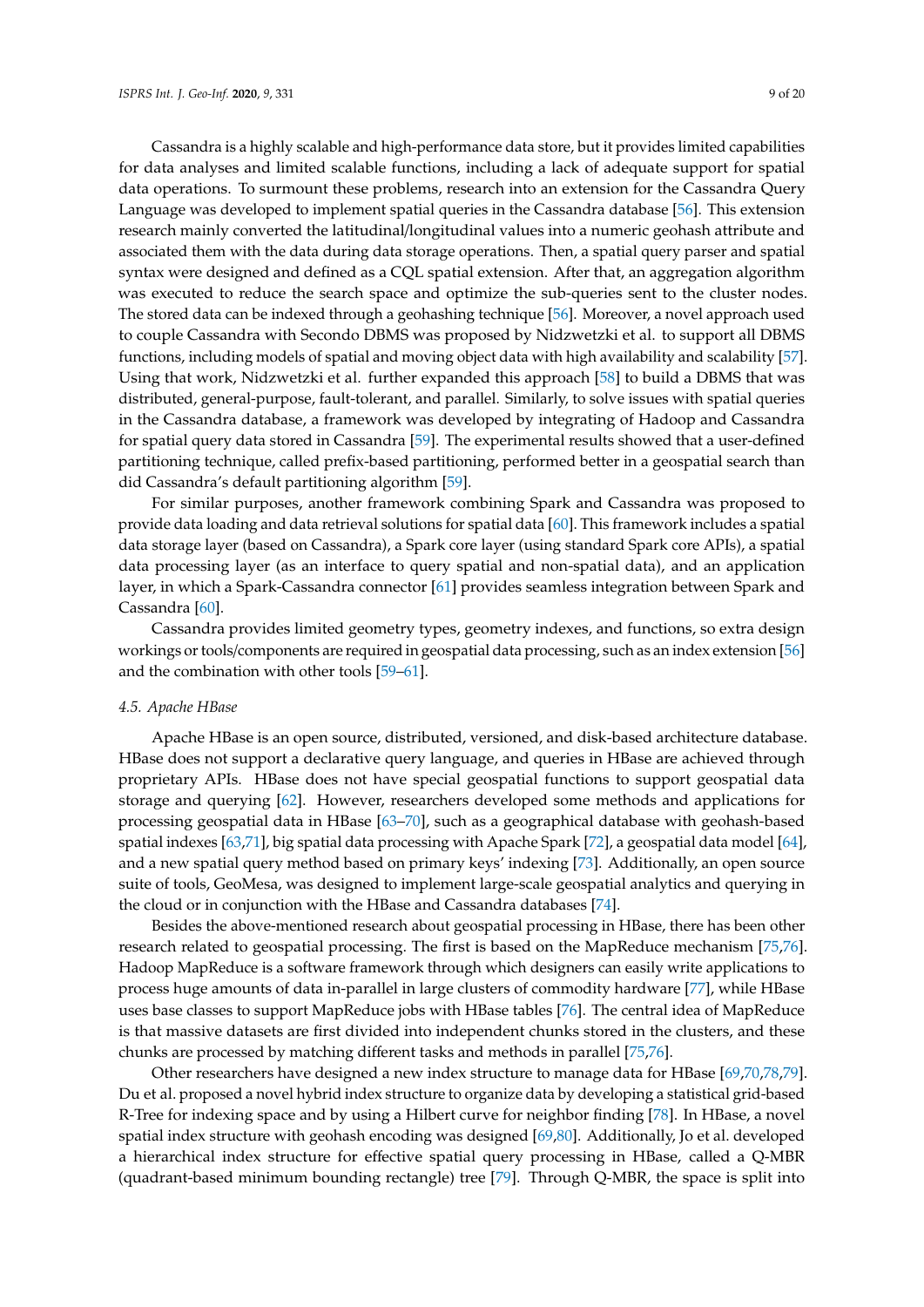quadrants, and MBR is created in each quadrant. Then, the spatial objects are accessed through an index tree in a hierarchical manner. Based on the Q-MBR tree, different algorithms have been designed for different query operations [\[79\]](#page-18-10).

The third research direction is to build storage models/schemas of spatial data in HBase [\[67](#page-17-17)[,73](#page-18-3)[,81](#page-18-12)[–83\]](#page-18-13). Wang et al. proposed a Z storage schema with row keys based on a Z curve for massive spatial vector data in HBase [\[67\]](#page-17-17). After that, Zhang et al. improved this Z storage schema, and their experiments showed that the Z storage schema had a higher spatial query efficiency than did a tree-based storage schema (Quadtree storage and R-Tree storage schema) [\[83\]](#page-18-13).

Furthermore, Zhai et al. combined the distributed HBase database and a global subdivision grid to manage data effectively: with their method, grid geocodes presented the spatial position of an object and were regarded as a key-value in HBase [\[81\]](#page-18-12). Meanwhile, Zheng et al. considered spatial adjacency and proposed a spatial data storage optimization strategy for the HBase database: their method stores adjacent spatial objects in the same data fragment [\[84\]](#page-18-14).

Because HBase does no support geometry types, geometry indexes, or functions, extra design workings or tools/components are required to process geospatial data.

#### *4.6. Redis*

Redis is an open source (BSD licensed), in-memory key-value database that supports multiple data structures, including strings, hashes, lists, sets, bitmaps, geospatial indexes with radius queries, and streams. Redis implements queries through specific APIs and provides six geospatially related commands: geoadd, geodist, geohash, geopos, georadius, and georadiusbymember. These commands are easy to implement in geospatial data operations. For example, the geoadd command format is "GEOADD (set name) latitude longitude (object name)", and the user adds the specified geospatial object (latitude, longitude, name) to the specified key. Data are stored in the key as a sorted set, and in this way, the object can be retrieved using a query of the radius with the georadius or georadiusbymember commands.

An example is:

#### *GEOADD building 15.45244 -76.78506 my-house*

To delete a member from the Geo Set, Redis provides the ZREM command:

#### *redis.zrem (building, my-house)*

Redis is an in-memory, but persistent on disk database. When an important change in the data is generated, it is required to instruct Redis to save the change to disk. Additionally, Redis has a limited ability to create relationships between data objects.

Due to its characteristics, Redis is generally used for quick response tracking systems, such as ship tracking [\[16\]](#page-15-20) and public transportation vehicle tracking [\[85\]](#page-18-15), in which real-time data need to be displayed or processed in a timely manner, while the snapshot memory data are not required to be stored immediately.

#### *4.7. Amazon DynamoDB*

Amazon DynamoDB is a NoSQL database providing fast and predictable performance with seamless scalability, document storage, key-value storage, and low-level APIs (protocol-level interface) for managing database tables and indexes. In order to easily build location-based applications, the Geo Library for Amazon DynamoDB was designed, so that a GeoPoint (with a latitudinal value and a longitudinal value) is encoded in a GeoJSON string. Further, geohash indexes for fast location-based queries are used, including box queries and radius queries. Moreover, DynamoDB provides multiple geospatial operations functions, such as GeoPoint, putPoint, deletePoint, updatePoint, queryRectangle, and queryRadius. No related academic articles were found on geospatial processing based on research on DynamoDB.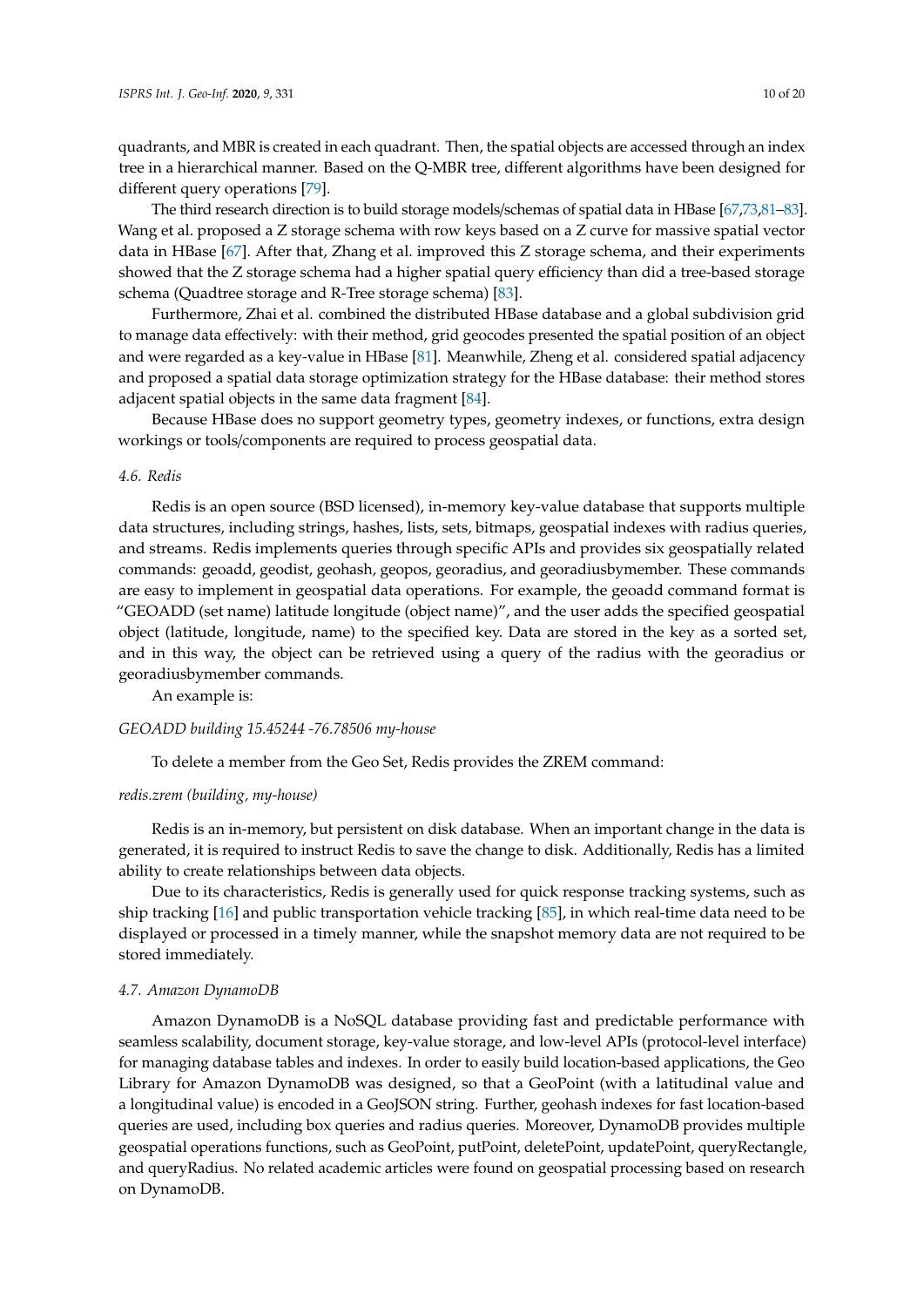### *4.8. Elasticsearch*

Elasticsearch is a search engine and Document database that was developed in Java. Elasticsearch provides a query language, Domain Specific Language (DSL), based on JSON to define queries and supports. It also supports two Geo datatypes, including a Geo-point datatype (latitude and longitude pairs) and a Geo-shape datatype, which supports Points, Lines, Circles, Polygons, MultiPolygons, etc. In terms of queries, Elasticsearch has four functions: geo\_shape, geo\_bounding\_box, geo\_distance, and geo\_polygon, and provides multiple PrefixTree, including GeohashPrefixTree and QuadPrefixTree. Additionally, geospatial data can be represented using either GeoJSON or Well-Known Text (WKT) format. An example of GeoJSON is shown here:

```
POST /example/_doc
```

```
{
"location" : {
 "type" : "point",
 "coordinates" : [-77.03653, 38.897676]
 }
}
```
We found some articles on Elasticsearch, including one on the usage of Elasticsearch for queries and the storage of local geographic information [\[86\]](#page-18-16) and one on Elasticsearch as-a-service in Elastic's Elastic Cloud [\[87\]](#page-18-17). Elasticsearch is also used for indexing and querying big geospatial datasets in the GeoRocket system [\[36\]](#page-16-11).

## *4.9. Splunk*

Splunk Inc. has many software products with powerful search and analysis abilities for enterprise data management. One of them is Splunk Enterprise, which can fetch data from websites and the IoT (Internet of Things) and has excellent data management and mining performances. Splunk's query language is called the Splunk Process Language (SPL). In Splunk software, geospatial lookups should be used first to generate queries, and the query results are illustrated by a choropleth map visualization. A geospatial lookup maps event/object location coordinates in a geographic feature collection, called a Keyhole Markup Zipped (KMZ) file or a Keyhole Markup Language (KML) file. A format for creating a geospatial lookup is defined below:

*[*<*lookup\_name*>*] external\_type* = *geo filename* = <*name\_of\_KMZ\_file*> *feature\_id\_element* = <*XPath\_expression*>

Splunk Enterprise provides two geospatial lookups for the United States and for other countries. No related academic article was found on geospatial processing based on Splunk applications and research.

## *4.10. Solr*

Solr is an open-source search platform with high reliability, scalable indexing, search functions, fault tolerance, and load-balanced querying. Its default query parser is the "Lucene" query parser. To store spatial data, Solr supports the WKT and GeoJSON format, but the data format needs to be designated through a "format type name" before data can be stored. There are two inner parameters: f for the field name and w for the format name.

An example is:

*geojson: [geo f*=*mySpatialField w*=*GeoJSON].*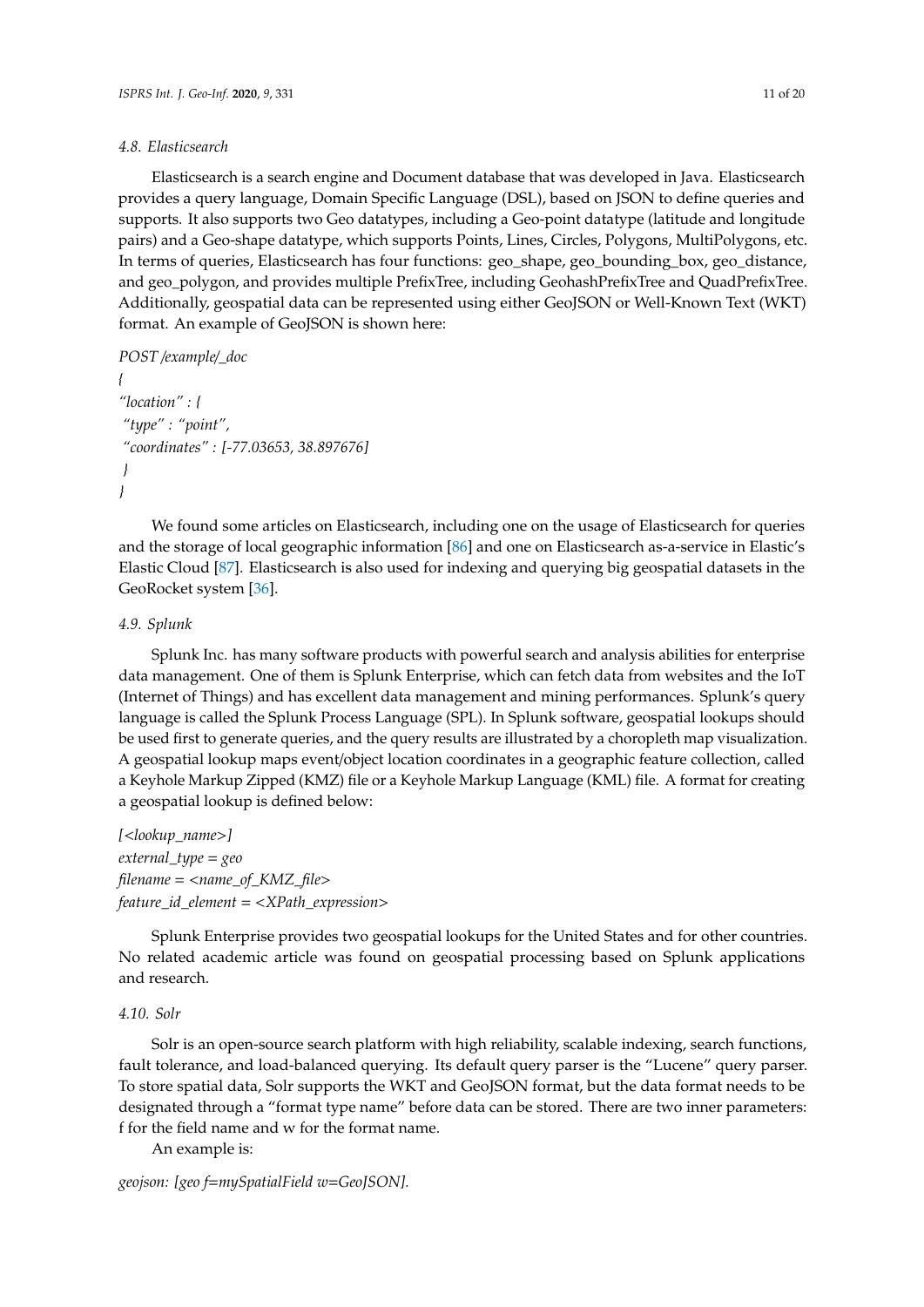For geospatial data queries, Solr provides indexing points or other shapes, searching results from a bounding box or circle or other shapes, sorting research results in terms of distance, or even boosting results in terms of distance. Moreover, Solr supplies four main field types for spatial searches, including:

- 1. *LatLonPointSpatialField*: this is most commonly used for latitude–longitude point data;
- 2. *RptWithGeometrySpatialField*: for indexing and searching for non-point data (it can do points, as well, but it cannot do sorting/boosting);
- 3. *BBoxField*: for indexing bounding boxes, queries using a box, or specifying a search predicate (Intersects, Within, Contains, Disjoint, Equals);
- 4. *LatLonType* (now defunct): it still exists, but has been replaced by LatLonPointSpatialField.

Here, we give two examples for searching for a store within 5 km of a location (45.15, −93.85):

# *&q*=*\*:\*&fq*=*{!bbox sfield*=*store} & pt*=*45.15,-93.85 & d*=*5 &q*=*\*:\*&fq*=*{!geofilt sfield*=*store} & pt*=*45.15,-93.85 & d*=*5*

The parameters mean the following:

*d* is the radial distance, usually in kilometers;

*pt* is the center point using the format "latitude, longitude";

*sfield* is a spatial index field;

the *geofilt* filter retrieves results based on the geospatial distance (circle distance) using a given point as the center of a circle and d as the radius;

the *bbox* (bounding box) filter uses the bounding box of the *geofilt* circle.

Because the bounding box is loose, some stores that are actually more than 5 km away may be found, but the *geofit* is accurate at 5 km.

As a back-end server, Solr has been used to index and search metadata services in the index node of the Earth System Grid Federation (ESGF), which can access distributed geospatial data [\[88\]](#page-18-18). In terms of geospatial data processing, Solr is widely used as a research engine, rather than for data storage [\[89](#page-19-0)[,90\]](#page-19-1), so combining it with other databases is required.

# <span id="page-11-0"></span>**5. Comparisons of Geospatial Data Processing in NoSQL Databases**

To compare 10 different NoSQL databases, their geospatial features are summarized in Table [4,](#page-5-0) which includes geometry primitives, the main geometry functions, spatial indexes, query language, and data format. In Table [4,](#page-5-0) it can be seen that nine out of the 10 databases support geospatial data and have special functions or procedures, except for HBase. However, perhaps due to the absence of geospatial features and geospatial functions in HBase, geospatial research is often done in the HBase database.

In terms of geometry objects, most NoSQL databases support multiple geometry objects, except for Amazon DynamoDB, HBase, Neo4j, and Redis. DynamoDB and Redis only support the point object, while the HBase database does not support any geometry objects. Neo4j also only supports the point geometry object, but an extended library, Neo4j Spatial, supports seven geometry objects. MongoDB, DynamoDB, and Elasticsearch support more comprehensive geometry functions than do other NoSQL databases and contain the operations of point, distance, and range. For spatial indexing, the geohash is the most common method and has been adopted in document databases, column-oriented database, and key-value databases. The tree structure is another common structure employed for indexing spatial data in NoSQL databases. In terms of query language, some NoSQL databases do not support a declarative query language, including MongoDB, HBase, Redis, and Amazon DynamoDB. They support REST queries and a proprietary API for building and issuing queries. In terms of supported geospatial data formats, eight out of 10 databases provide general GeoJSON or WKT data formats, except for HBase and Splunk.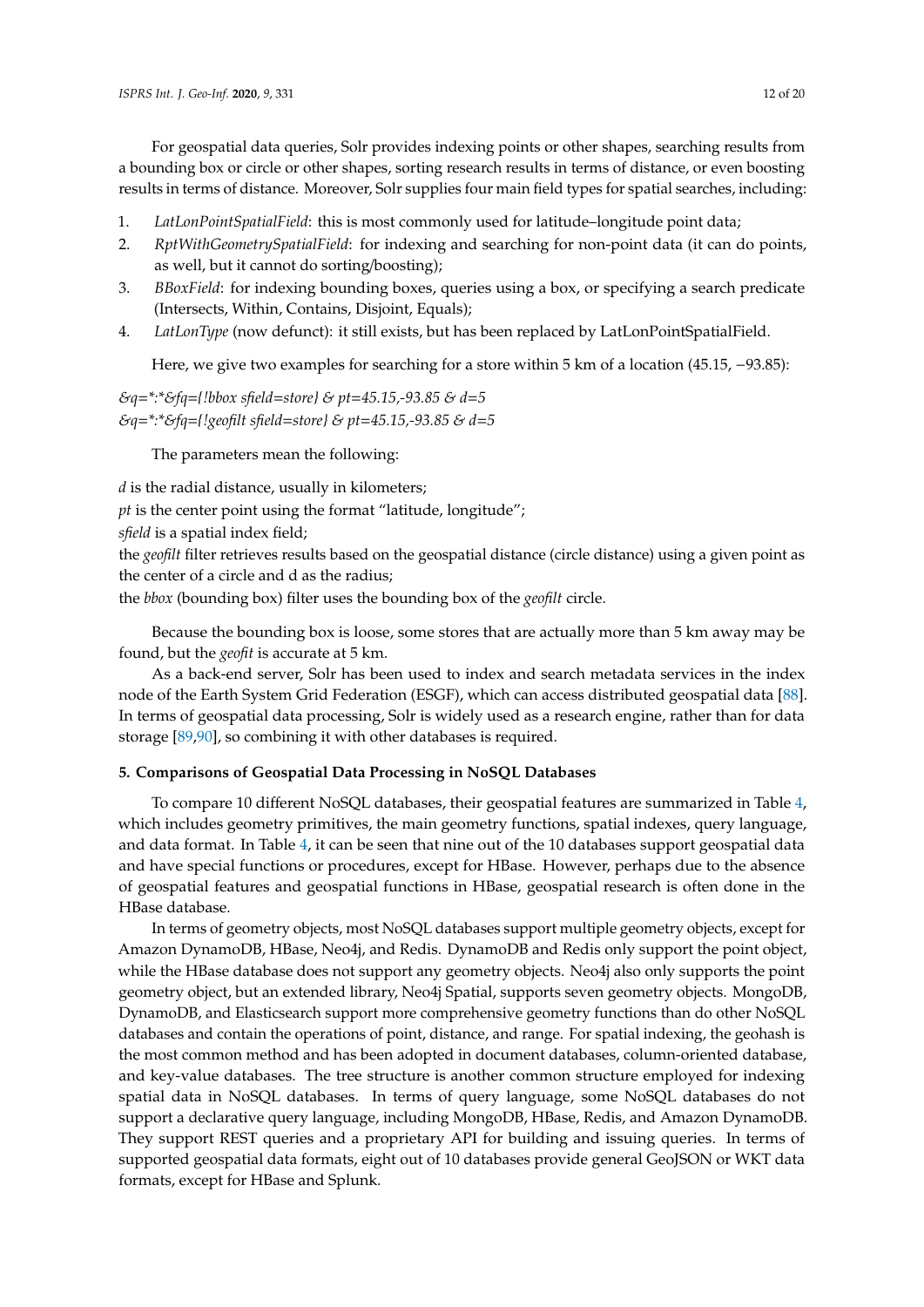In NoSQL databases, data models (including multi-models and search engines) can be classified into four major categories: key-value, graph model, wide column, and document stores. In fact, all of these data models can handle and manage geospatial data. However, different NoSQL databases can store and represent geospatial data in different ways according to the specific data model.

Graph databases are based on nodes (0D) and edges (1D), similar to the graph topology model relevant for spatial data. Two nodes and an edge (connection between the two nodes) can expediently represent two road crossings and a road between the two crossings in a topology relationship. However, graph databases do not support graph topological faces (2D), i.e., the space limited by an edged. Since Neo4j is a graph database, it can natively handle the 0D and 1D graph topological properties of geospatial data and can provide fast traversal operations [\[21\]](#page-15-14).

In key-value mode (Redis), a historical building (building name) and this building's location (longitude and latitude), history, and construction information can also be easily stored in Redis (the building name is a key, and the other information is the stored values). The key-value database is an in-memory store where data loading and workload execution are incredibly fast [\[13\]](#page-15-6). Due to its in-memory store, the Redis database is generally applied in specific systems that require the illustration of data in real time and do not require the persistent storage of all data, such as in ship tracking [\[16\]](#page-15-20).

However, because of the characteristics of these two data models, Neo4j and Redis mainly support the point geometry object. Therefore, key-value databases (Redis) [\[7](#page-15-0)[,91\]](#page-19-2) and graph databases (Neo4j) [\[53](#page-17-5)[–55\]](#page-17-7) only provide limited geospatial queries and functions, including distance calculations and location queries. Restricted geospatial data models hinder the applications for which key-value databases (Redis) and graph databases (Neo4j) are useful due to the complexity of geospatial data, especially that of polyline and polygon objects.

Document databases can differ in the details, but all document databases encode and encapsulate information into documents in a certain standard format. The common standard encoding formats include Extensible Markup Language (XML), JavaScript Object Notation (JSON), and Binary JSON (BSON). For geospatial data, the document databases use GeoJSON format, such as MongoDB, Couchbase, Amazon DynamoDB, and Elasticsearch.

Document databases have complex relationships with other NoSQL databases. For example, the search engine Elasticsearch provides ample operations for documents and is considered to be a document-oriented database. Additionally, a document database can sometimes be viewed as a key-value database, such as Redis, Couchbase, and Amazon DynamoDB. MongoDB is not a key-value database, but it uses the concept of key-value pairs, and documents are accessed using a key. Although document databases are intimately related to key-value databases, document-oriented databases, such as MongoDB, Couchbase, and Elasticsearch, process and manage geospatial data more effectively than do key-value databases [\[7\]](#page-15-0). This is mainly because document databases have more flexible queries for retrieving geospatial data than do key-value databases, including proximity queries and embedded topology analysis functions [\[17\]](#page-15-9), and through the GeoJSON format, many document databases easily support or extend geospatial data management. Furthermore, document databases perform well in geospatial data queries [\[18,](#page-15-10)[31\]](#page-16-4), spatial data retrievals [\[33\]](#page-16-6), and in terms of response times for loading big geospatial data [\[32\]](#page-16-5). MongoDB also has the best query time for node queries compared to Neo4j and PostgreSQL [\[92\]](#page-19-3).

The wide column databases, Cassandra and HBase, store data tables in columns instead of in rows, and they are open-source, non-relational, distributed databases. HBase does not support geospatial processing; however, through MapReduce [\[75,](#page-18-5)[76](#page-18-6)[,93\]](#page-19-4) and by designing new index structures [\[69,](#page-18-8)[70,](#page-18-0)[78](#page-18-9)[,79\]](#page-18-10) and storage models/schemas [\[67](#page-17-17)[,73](#page-18-3)[,81–](#page-18-12)[83\]](#page-18-13), the HBase database can now process geospatial data for different applications. As with Hbase, Cassandra can also use Hadoop MapReduce for geospatial data processing [\[59\]](#page-17-11). However, HBase is a column-oriented key-value data store, and Cassandra is essentially a hybrid between a key-value and a tabular database management system. Neither supplies a way to query by column and value, and query performance mainly depends on limited keys, so the column-family databases can be used efficiently for some special geospatial applications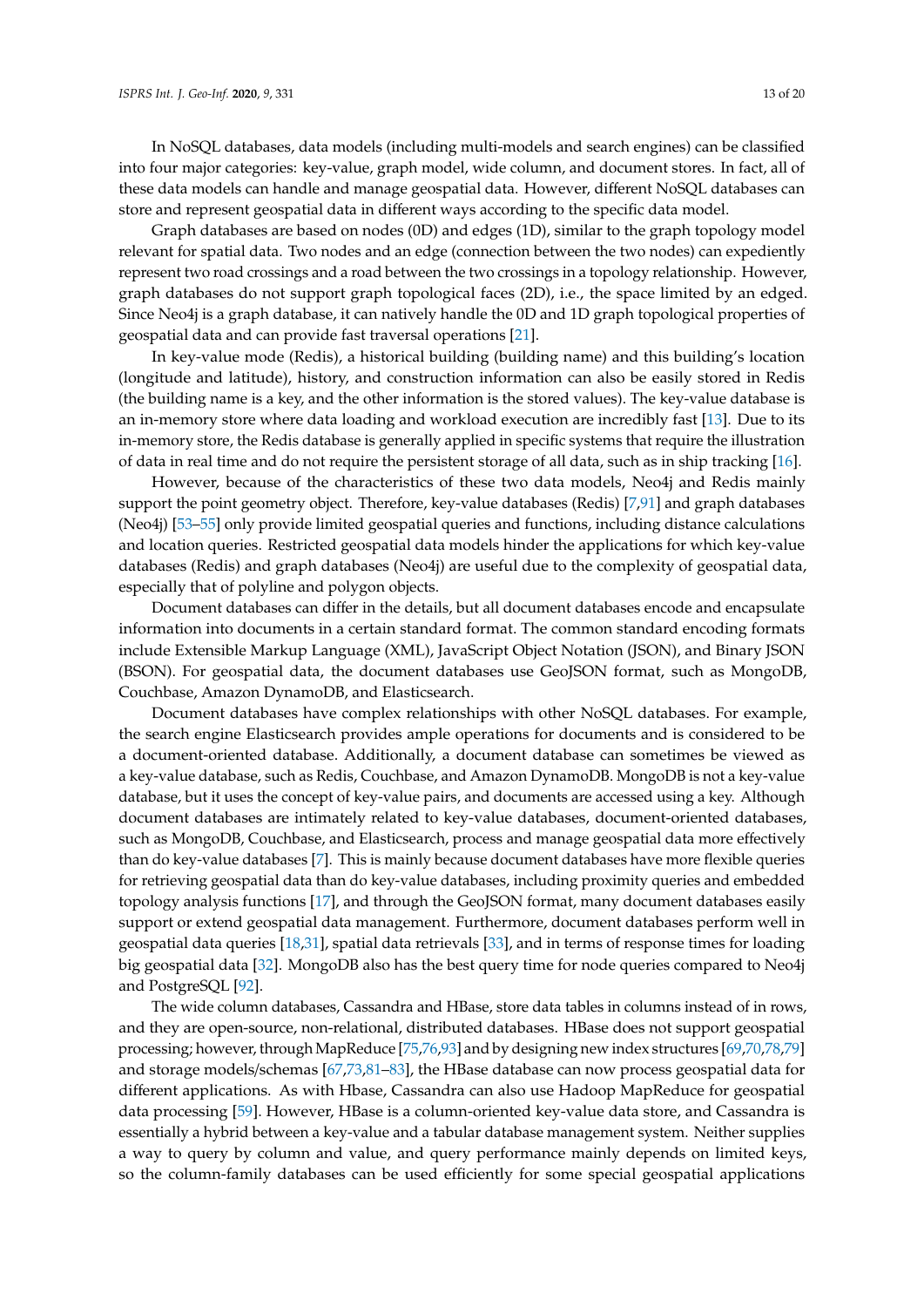that need simple geospatial queries, mass data insertion, and fast data retrieval [\[21\]](#page-15-14). Additionally, most research based on HBase has focused on vector spatial data [\[66](#page-17-18)[,67](#page-17-17)[,83](#page-18-13)[,93](#page-19-4)[,94\]](#page-19-5), while document databases can handle raster data [\[7\]](#page-15-0) and vector spatial data [\[36\]](#page-16-11). Because wide column databases do not have sufficient functions and queries to support geospatial data processing, another weakness of wide column databases (HBase) is that they require extra work for geospatial indexes and functions design [\[69](#page-18-8)[,78,](#page-18-9)[94\]](#page-19-5); this may cause limitations in the interoperability and sharing of designs compared to the indexes and functions of built-in databases. The spatial indexes and functions of the built-in database provide convenience and efficiency in design works, but fixed indexes and functions might limit their flexibility in some applications. Designers and developers must balance the convenience and flexibility of a design project, as well as considerations of the workload and complexity of the design.

Furthermore, geospatial indexing is vital for geospatial queries in NoSQL databases. For better query performance, some researchers have extended current indexing methods for different NoSQL databases, including R-Tree for MongoDB [\[44,](#page-16-9)[46\]](#page-16-10), geohash extensions for MongoDB [\[45,](#page-16-12)[47\]](#page-16-13), a graph-based expansion tree (GET) for Neo4j [\[95\]](#page-19-6), and a new hybrid indexing scheme called HB+-trie for key-value storage [\[96\]](#page-19-7).

Currently, document and wide column databases receive more academic attention than do graph and key-value databases in terms of geospatial data processing. The research on document databases has mainly concentrated on index improvement [\[44,](#page-16-9)[45\]](#page-16-12), performance analysis [\[18,](#page-15-10)[23\]](#page-15-16), and practical applications [\[38](#page-16-15)[–40\]](#page-16-16). Additionally, due to the high performance of data insertion and retrieval in HBase, many researchers have designed systems and applications for geospatial data based on HBase [\[63,](#page-17-15)[73,](#page-18-3)[79,](#page-18-10)[82,](#page-18-19)[94\]](#page-19-5).

A basic comparison of the geometry objects, main geometry functions, spatial indexes, and data formats supported by these NoSQL databases is shown in Table [4.](#page-5-0) A summary of geospatial data processing in different NoSQL databases (based on our literature review and analysis) is listed in Table [5.](#page-14-6) Of the NoSQL databases, document databases handle geospatial data processing the most effectively, considering the geometry objects they support, their data formats, their query performance, their geospatial functions, their index methods, and the amount of academic attention they receive. The other databases have their own advantages for specific scenarios.

| Data Models              | Main Characteristics in Terms of<br><b>Geospatial Processing</b>                                                                                                                                                       | <b>Main Applications</b>                      | <b>Academic Attention</b> |
|--------------------------|------------------------------------------------------------------------------------------------------------------------------------------------------------------------------------------------------------------------|-----------------------------------------------|---------------------------|
| Graph database           | 1. Fast graph traversal<br>2. Distance calculations and location<br>query applications<br>3. Limited geospatial indexes, queries,<br>and functions                                                                     | Spatio-temporal data<br>(moving object)       | Low                       |
| Document<br>databases    | 1. Good and stable performance in<br>geospatial spatial data queries and<br>retrievals<br>2. Wide application scenarios<br>3. Abundant and effective geospatial<br>management, indexes, queries, and<br>functions      | Widely (distributed or<br>web/cloud platform) | High                      |
| Wide column<br>databases | 1. Fast mass data insertion and data<br>retrieval<br>2. Require users to design or construct<br>indexes and query functions<br>3. Limited geospatial queries and<br>functions, but provide basic classes'<br>extension | Widely (distributed or<br>web/cloud platform) | High                      |

**Table 5.** A summary of geospatial processing in NoSQL databases.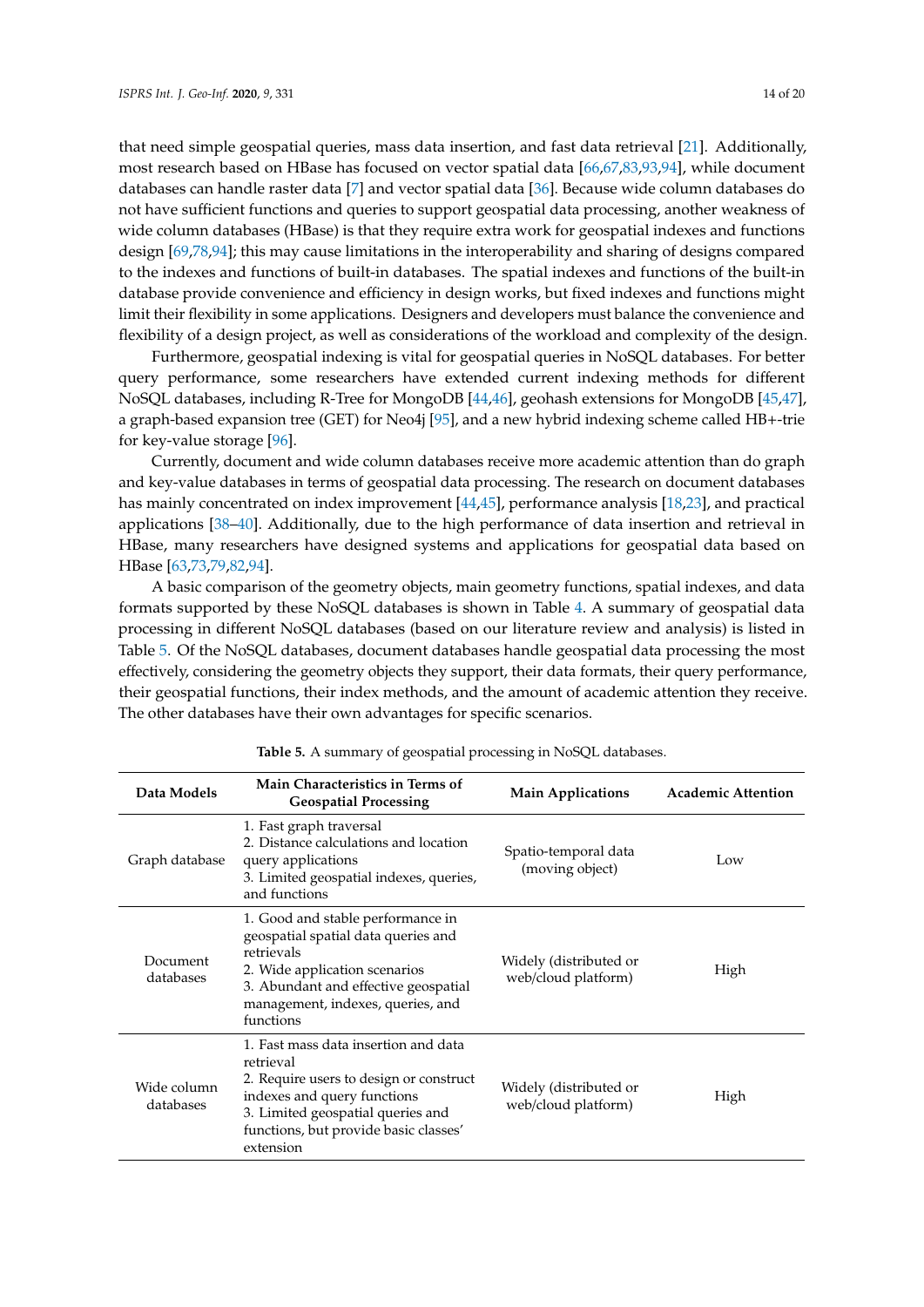<span id="page-14-6"></span>

| Data Models           | Main Characteristics in Terms of<br><b>Geospatial Processing</b>                                                                                               | <b>Main Applications</b> | <b>Academic Attention</b> |
|-----------------------|----------------------------------------------------------------------------------------------------------------------------------------------------------------|--------------------------|---------------------------|
| Key-value<br>database | 1. Fast data loading and workloads<br>execution<br>2. In-memory storage and specific<br>application scenario<br>3. Limited geospatial queries and<br>functions | Tracking applications    | Low                       |

# <span id="page-14-5"></span>**6. Conclusions**

In this paper, we summarized the state-of-the-art geospatial data processing used in the 10 most popular NoSQL databases and compared their performances based on geometry objects supported, geometry functions, spatial indexes, data formats, query languages, and use in academic research. Moreover, we analyzed the pros and cons of these NoSQL databases in geospatial data processing. Graph databases and key-value databases tend to express the geometry point object, without enough support for other geometric structures. This limits their geometric functions and applications. Moreover, these two types of databases have received little academic attention in terms of geospatial data processing. Document databases support a variety of geometric structures and provide a richer set of geospatial functions than do graph and key-value databases. Wide column databases only support a limited number of geospatial queries and functions; however, wide column databases have been adopted for many applications and have been studied extensively by academics, as have document databases. On the basis of our literature review, which included a systematic comparison of NoSQL database characteristics, we conclude that document databases are the best platform for geospatial data processing, as they load fast and have a good execution time, good query performance, and abundant geospatial functions and index methods. They have also received much academic attention.

Depending on the application scenario, graph databases, key-value databases, and wide column databases also have their own advantages. Additionally, geometry surface calculations and volume processing are not handled in the existing NoSQL databases. This could be a new direction for spatial processing research.

**Author Contributions:** Resources, methodology, and data collection, Dongming Guo; formal analysis and investigation, Dongming Guo and Erling Onstein; writing, original draft preparation, Dongming Guo; writing, review and editing, Dongming Guo and Erling Onstein. All authors have read and agreed to the published version of the manuscript.

**Funding:** NTNU Open Access publishing funds covered the article processing charges.

**Conflicts of Interest:** The authors declare no conflict of interest.

# **References**

- <span id="page-14-0"></span>1. Vatsavai, R.R.; Ganguly, A.; Chandola, V.; Stefanidis, A.; Klasky, S.; Shekhar, S. Spatiotemporal data mining in the era of big spatial data: Algorithms and applications. In Proceedings of the 1st ACM SIGSPATIAL International Workshop on Analytics for Big Geospatial Data, 6 November 2012; ACM: Redondo Beach, CA, USA, 2012; pp. 1–10.
- <span id="page-14-1"></span>2. Lee, J.-G.; Kang, M. Geospatial Big Data: Challenges and Opportunities. *Big Data Res.* **2015**, *2*, 74–81. [\[CrossRef\]](http://dx.doi.org/10.1016/j.bdr.2015.01.003)
- <span id="page-14-2"></span>3. Liu, Z.; Guo, H.; Wang, C. Considerations on Geospatial Big Data. *IOP Conf. Ser.* **2016**, *46*, 012058. [\[CrossRef\]](http://dx.doi.org/10.1088/1755-1315/46/1/012058)
- <span id="page-14-3"></span>4. Yue, P.; Jiang, L.C. BigGIS: How Big Data Can Shape Next-Generation GIS. In Proceedings of the Third International Conference on Agro-Geoinformatics, Beijing, China, 11–14 August 2014; pp. 413–418.
- <span id="page-14-4"></span>5. Baralis, E.; Valle, A.D.; Garza, P.; Rossi, C.; Scullino, F. SQL versus NoSQL Databases for Geospatial Applications. In Proceedings of the 2017 IEEE International Conference on Big Data, IEEE, Boston, MA, USA, 11–14 December 2017; pp. 3388–3397.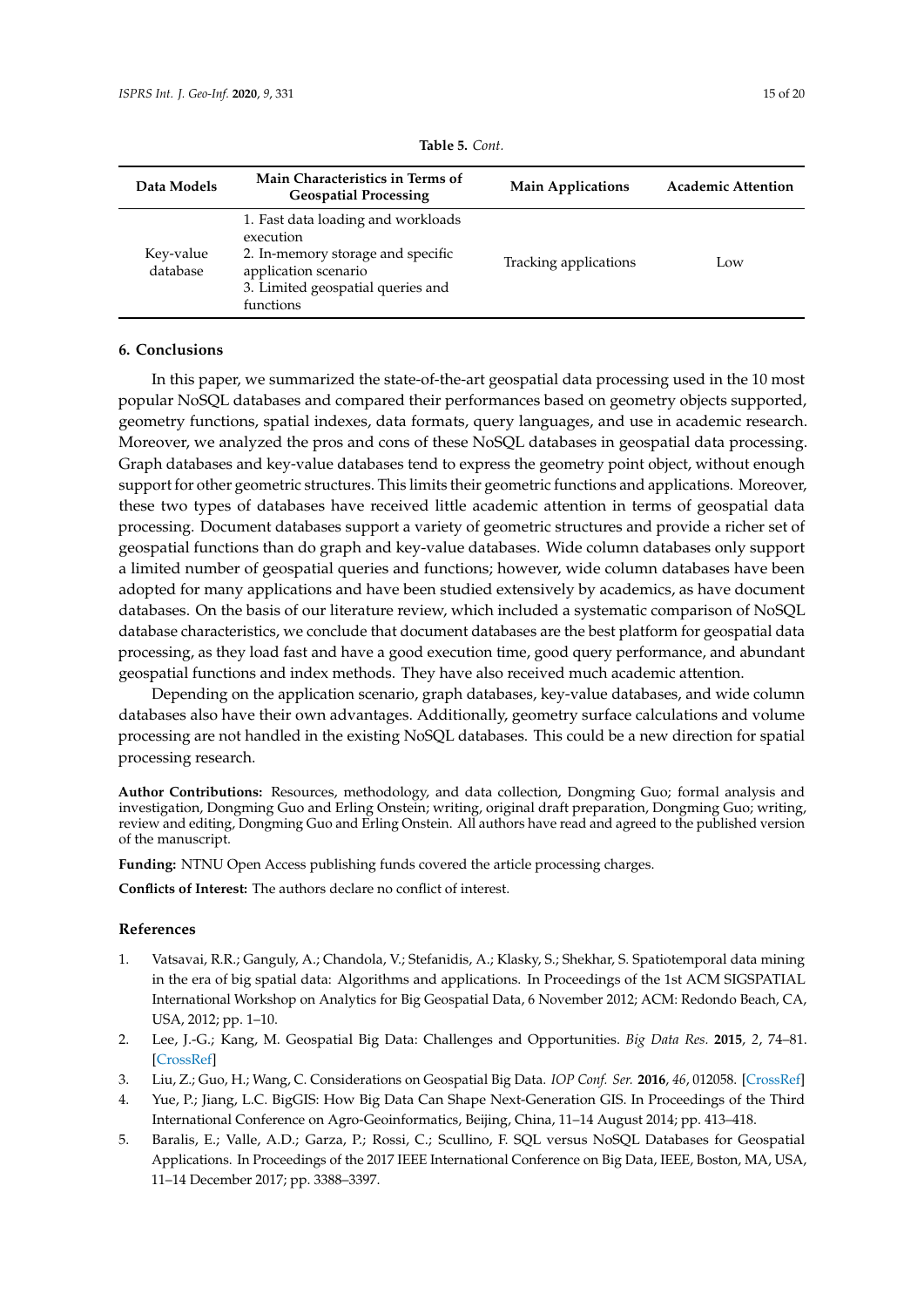- <span id="page-15-11"></span>6. Schmid, S.; Galicz, E.; Reinhardt, W. Performance investigation of selected SQL and NoSQL databases. In Proceedings of the AGILE 2015, Lisbon, Portugal, 9–12 June 2015.
- <span id="page-15-0"></span>7. Hu, F.; Xu, M.C.; Yang, J.C.; Liang, Y.S.; Cui, K.J.; Little, M.M.; Lynnes, C.S.; Duffy, D.Q.; Yang, C.W. Evaluating the Open Source Data Containers for Handling Big Geospatial Raster Data. *ISPRS Int. J. Geo Inf.* **2018**, *7*, 144.
- <span id="page-15-1"></span>8. Obe, R.O.; Hsu, L.S. *PostGIS in Action*, 2nd ed.; Manning Publications Co.: Shelter Island, NY, USA, 2015.
- <span id="page-15-2"></span>9. Zhong, Y.; Han, J.; Zhang, T.; Fang, J. A distributed geospatial data storage and processing framework for large-scale WebGIS. In Proceedings of the 2012 20th International Conference on Geoinformatics, Hongkong, China, 15–17 June 2012; pp. 1–7.
- <span id="page-15-3"></span>10. Oracle Database Documentation. Available online: https://[docs.oracle.com](https://docs.oracle.com/en/database/oracle/oracle-database/index.html)/en/database/oracle/oracle-databa se/[index.html](https://docs.oracle.com/en/database/oracle/oracle-database/index.html) (accessed on 4 October 2019).
- <span id="page-15-4"></span>11. Au, C.; Rischpater, R. Geospatial Data with Azure SQL Database. In *Microsoft Mapping: Geospatial Development in Windows 10 with Bing Maps and C#*; Apress: Berkeley, CA, USA, 2015; pp. 33–53.
- <span id="page-15-5"></span>12. Microsoft SQL Server/Geospatial Data. Available online: https://en.wikibooks.org/wiki/[Microsoft\\_SQL\\_Serv](https://en.wikibooks.org/wiki/Microsoft_SQL_Server/Geospatial_Data) er/[Geospatial\\_Data](https://en.wikibooks.org/wiki/Microsoft_SQL_Server/Geospatial_Data) (accessed on 8 May 2018).
- <span id="page-15-6"></span>13. Tang, E.Q.; Fan, Y.S. Performance Comparison between Five NoSQL Databases. In Proceedings of the 2016 7th International Conference on Cloud Computing and Big Data, Macau, China, 16–18 November 2016; pp. 105–109.
- <span id="page-15-7"></span>14. Cheng, B.; Guan, X. Design and evaluation of a high-concurrency web map tile service framework on a high performance cluster. *Int. J. Grid Distrib. Comput.* **2016**, *9*, 127–142. [\[CrossRef\]](http://dx.doi.org/10.14257/ijgdc.2016.9.12.12)
- <span id="page-15-8"></span>15. Ramzan, S.; Bajwa, I.S.; Kazmi, R. Amna. Challenges in NoSQL-Based Distributed Data Storage: A Systematic Literature Review. *Electronics* **2019**, *8*, 29. [\[CrossRef\]](http://dx.doi.org/10.3390/electronics8050488)
- <span id="page-15-20"></span>16. Akbar, A.M.A.M.; Purnama, I.K.E.; Nugroho, S.M.S.; Hariadi, M. Fast and Efficient Cluster Based Map for Ship Tracking. In Proceedings of the 2018 International Conference on Computer Engineering, Network and Intelligent Multimedia, Surabaya, Indonesia, 26–27 November 2018; pp. 265–269.
- <span id="page-15-9"></span>17. Polakova, M.; Vitols, G. Use of NoSQL Technology for Analysis of Unstructured Spatial Data. In *Research for Rural Development 2018*; Treija, S., Skujeniece, S., Eds.; Latvia University of Life Sciences and Technologies: Yelgava, Latvia, 2018; Volume 2, pp. 267–270.
- <span id="page-15-10"></span>18. Agarwal, S.; Rajan, K.S. Performance analysis of MongoDB versus PostGIS/PostGreSQL databases for line intersection and point containment spatial queries. *Spat. Inf. Res.* **2016**, *24*, 671–677. [\[CrossRef\]](http://dx.doi.org/10.1007/s41324-016-0059-1)
- <span id="page-15-12"></span>19. Agarwal, S.; Rajan, K. Analyzing the performance of NoSQL vs. SQL databases for Spatial and Aggregate queries. In Proceedings of the Free and Open Source Software for Geospatial (FOSS4G) Conference Proceedings, Boston, MA, USA, 14–19 August 2017.
- <span id="page-15-13"></span>20. Simmonds, R.; Watson, P.; Halliday, J. Antares: A Scalable, Real-time, Fault tolerant Data Store for Spatial Analysis. In *2015 IEEE World Congress on Services (SERVICES)*; Zhang, L.J., Bahsoon, R., Eds.; IEEE: New York City, NY, USA, 2015; pp. 105–112.
- <span id="page-15-14"></span>21. Amirian, P.; Basiri, A.; Winstanley, A. Evaluation of Data Management Systems for Geospatial Big Data. In *Computational Science and Its Applications—ICCSA 2014*; Springer International Publishing: Guimarães, Portugal, 2014; pp. 678–690.
- <span id="page-15-15"></span>22. Brink, L.V.D.; Barnaghi, P.; Tandy, J.; Atemezing, G.; Atkinson, R.; Cochrane, B.; Fathy, Y.; Castro, R.G.; Haller, A.; Harth, A.; et al. Best practices for publishing, retrieving, and using spatial data on the web. *Semant. Web* **2019**, *10*, 95–114. [\[CrossRef\]](http://dx.doi.org/10.3233/SW-180305)
- <span id="page-15-16"></span>23. More, N.P.; Nikam, V.B.; Sen, S.S. Experimental Survey of Geospatial Big Data Platforms. In Proceedings of the 2018 Ieee 25th International Conference on High Performance Computing Workshop, Bengaluru, India, 17–20 December 2018; pp. 137–143.
- <span id="page-15-17"></span>24. Patroumpas, K.; Giannopoulos, G.; Athanasiou, S. Towards GeoSpatial semantic data management: Strengths, weaknesses, and challenges ahead. In Proceedings of the ACM International Symposium on Advances in Geographic Information Systems, Association for Computing Machinery, New York, NY, USA, 7–10 August 2017; pp. 301–310.
- <span id="page-15-18"></span>25. Consortium, O.G. OpenGIS®Implementation Standard for Geographic Information—Simple Feature Access—Part 1: Common Architecture. Available online: https://[www.ogc.org](https://www.ogc.org/standards/sfa)/standards/sfa (accessed on 4 December 2011).
- <span id="page-15-19"></span>26. Egenhofer, M.J.; Franzosa, R.D. Point-set topological spatial relations. *Int. J. Geogr. Inf. Syst.* **1991**, *5*, 161–174. [\[CrossRef\]](http://dx.doi.org/10.1080/02693799108927841)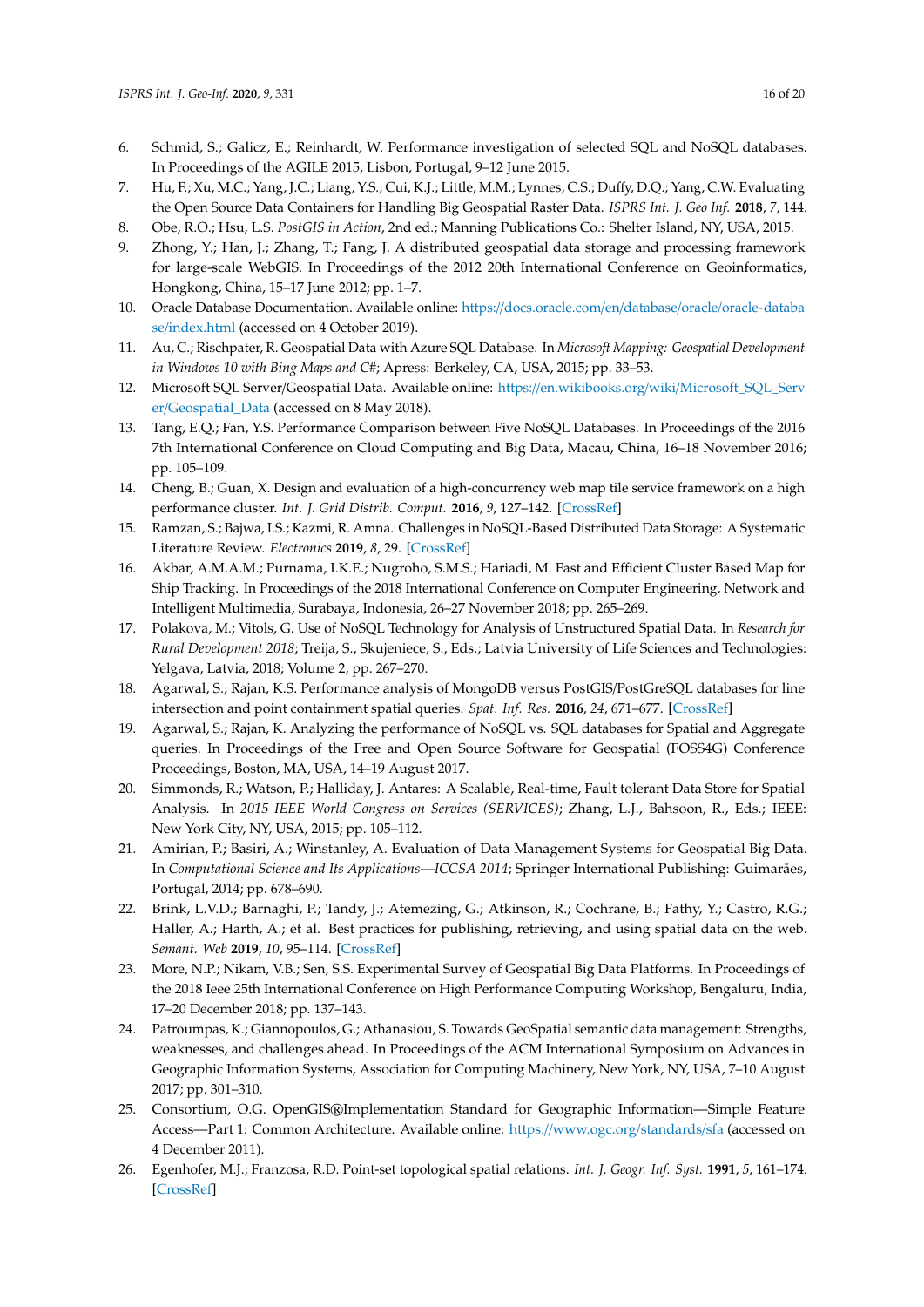- <span id="page-16-0"></span>27. Randell, D.A.; Cui, Z.; Cohn, A.G. A spatial logic based on regions and connection. In Proceedings of the Third International Conference on Principles of Knowledge Representation and Reasoning, Cambridge, MA, USA, 23–25 October 1992; pp. 165–176.
- <span id="page-16-1"></span>28. Battle, R.; Kolas, D. Enabling the geospatial Semantic Web with Parliament and GeoSPARQL. *Semant. Web* **2012**, *3*, 355–370. [\[CrossRef\]](http://dx.doi.org/10.3233/SW-2012-0065)
- <span id="page-16-2"></span>29. Qian, C.Y.; Yi, C.; Cheng, C.Q.; Pu, G.L.; Wei, X.F.; Zhang, H.C. GeoSOT-Based Spatiotemporal Index of Massive Trajectory Data. *ISPRS Int. J. Geo Inf.* **2019**, *8*, 284. [\[CrossRef\]](http://dx.doi.org/10.3390/ijgi8060284)
- <span id="page-16-3"></span>30. DB-Engines Ranking. Available online: https://[db-engines.com](https://db-engines.com/en/ranking)/en/ranking (accessed on 8 October 2019).
- <span id="page-16-4"></span>31. Bartoszewski, D.; Piorkowski, A.; Lupa, M. The Comparison of Processing Efficiency of Spatial Data for PostGIS and MongoDB Databases, in Beyond Databases. In *Architectures and Structures. Paving the Road to Smart Data Processing and Analysis*; Kozielski, S., Mrozek, D., Kasprowski, P., Małysiak-Mrozek, B., Kostrzewa, D., Eds.; Springer: Cham, Switzerland, 2019; pp. 291–302.
- <span id="page-16-5"></span>32. Laksono, D. Testing Spatial Data Deliverance in SQL and NoSQL Database Using NodeJS Fullstack Web App. In Proceedings of the 2018 4th International Conference on Science and Technology, ICST 2018, Yogyakarta, Indonesia, 7–8 August 2018.
- <span id="page-16-6"></span>33. Duan, M.R.; Chen, G. Assessment of MongoDB's Spatial Retrieval Performance. In Proceedings of the 2015 23rd International Conference on Geoinformatics, Wuhan, China, 19–21 June 2015.
- <span id="page-16-7"></span>34. Bordogna, G.; Ciriello, D.E.; Psaila, G. Flexible Framework to Cross-Analyze Heterogeneous Multi-Source Geo-referenced Information: The J-CO-QL Proposal and its Implementation. In Proceedings of the 2017 IEEE/Wic/Acm International Conference on Web Intelligence, Association for Computing Machinery, Leipzig, Germany, 23–26 August 2017; pp. 499–508.
- <span id="page-16-14"></span>35. Detti, A.; Rossi, G.; Melazzi, N.B. Exploiting Information-Centric Networking to Federate Spatial Databases. *IEEE Access* **2019**, *7*, 165248–165261. [\[CrossRef\]](http://dx.doi.org/10.1109/ACCESS.2019.2953043)
- <span id="page-16-11"></span>36. Krämer, M. GeoRocket: A scalable and cloud-based data store for big geospatial files. *SoftwareX* **2020**, *11*, 100409. [\[CrossRef\]](http://dx.doi.org/10.1016/j.softx.2020.100409)
- 37. Rainho, F.D.; Bernardino, J. Web GIS: A new system to store spatial data using GeoJSON in MongoDB. In Proceedings of the 2018 13th Iberian Conference on Information Systems and Technologies, Caceres, Spain, 13–16 June 2018.
- <span id="page-16-15"></span>38. Yaqot, M.; Trigunarsyah, B. Web-GIS to support maintenance reporting system: Application in Saudi Arabia. *Infrastruct. Asset Manag.* **2018**, *5*, 14–21. [\[CrossRef\]](http://dx.doi.org/10.1680/jinam.17.00009)
- 39. Zhang, X.M.; Song, W.; Liu, L.M. An Implementation Approach to Store GIS Spatial Data on NoSQL Database. In Proceedings of the 2014 22nd International Conference on Geoinformatics, Kaohsiung, Taiwan, 25–27 July 2014.
- <span id="page-16-16"></span>40. Zhao, C.X.; Wu, A.H.; Tao, Y.C.; Gao, W.C.; Liu, J. Design and implementation of Beijing fundamental geospatial framework platform. In Proceedings of the International Archives of the Photogrammetry, Remote Sensing and Spatial Information Sciences, Suzhou, China, 14–16 May 2014.
- 41. Ferro, M.; Fragoso, R.; Fidalgo, R. Document-oriented geospatial data warehouse: An experimental evaluation of SOLAP queries. In Proceedings of the 21st IEEE Conference on Business Informatics, CBI 2019, Moscow, Russia, 15–17 July 2019.
- 42. Ferro, M.; Lima, R.; Fidalgo, R. Evaluating redundancy and partitioning of geospatial data in documenttoriented data warehouses. In *Lecture Notes in Computer Science (including Subseries Lecture Notes in Artificial Intelligence and Lecture Notes in Bioinformatics)*; Springer: Genève, Switzerland, 2019; pp. 221–235.
- <span id="page-16-8"></span>43. Jun, S.; Lee, S. Prototype system for geospatial data building-sharing developed by utilizing open source web technology. *Spat. Inf. Res.* **2017**, *25*, 725–733. [\[CrossRef\]](http://dx.doi.org/10.1007/s41324-017-0138-y)
- <span id="page-16-9"></span>44. Xiang, L.G.; Shao, X.T.; Wang, D.H. Providing R-Tree Support for MongoDB. *ISPRS Int. Arch. Photogramm. Remote Sens. Spat. Inf. Sci.* **2016**, *XLI-B4*, 545–549. [\[CrossRef\]](http://dx.doi.org/10.5194/isprsarchives-XLI-B4-545-2016)
- <span id="page-16-12"></span>45. Li, Y.; Kim, D.; Shin, B.S. Geohashed Spatial Index Method for a Location-Aware WBAN Data Monitoring System Based on NoSQL. *J. Inf. Process. Syst.* **2016**, *12*, 263–274.
- <span id="page-16-10"></span>46. Xiang, L.G.; Huang, J.T.; Shao, X.T.; Wang, D.H. A MongoDB-Based Management of Planar Spatial Data with a Flattened R-Tree. *ISPRS Int. J. Geo Inf.* **2016**, *5*, 119. [\[CrossRef\]](http://dx.doi.org/10.3390/ijgi5070119)
- <span id="page-16-13"></span>47. Guan, X.F.; Bo, C.; Li, Z.Q.; Yu, Y.J. ST-Hash: An Efficient Spatiotemporal Index for Massive Trajectory Data in a NoSQL Database. In Proceedings of the 2017 25th International Conference on Geoinformatics, Buffalo, NY, USA, 2–4 August 2017.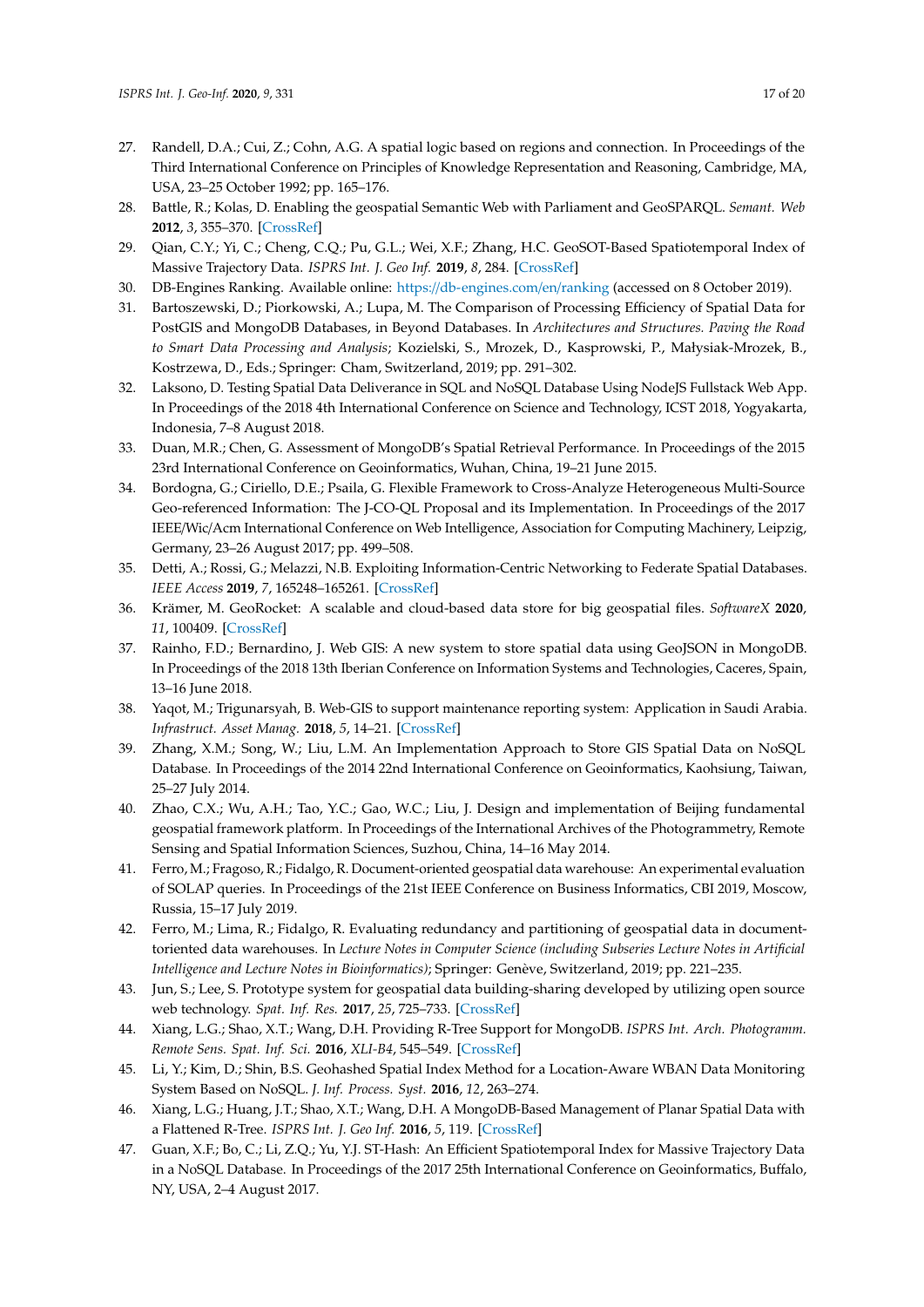- <span id="page-17-0"></span>48. Why Couchbase? Available online: https://[docs.couchbase.com](https://docs.couchbase.com/server/6.0/introduction/intro.html)/server/6.0/introduction/intro.html (accessed on 10 June 2019).
- <span id="page-17-1"></span>49. Spatial Values. Available online: https://neo4j.com/docs/[cypher-manual](https://neo4j.com/docs/cypher-manual/3.5/syntax/spatial/)/3.5/syntax/spatial/ (accessed on 2 September 2019).
- <span id="page-17-2"></span>50. Neo4j Spatial v0.24-neo4j-3.1.4. Available online: https://[neo4j-contrib.github.io](https://neo4j-contrib.github.io/spatial/0.24-neo4j-3.1/index.html)/spatial/0.24-neo4j-3.1/index [.html](https://neo4j-contrib.github.io/spatial/0.24-neo4j-3.1/index.html) (accessed on 1 June 2017).
- <span id="page-17-3"></span>51. Sarwat, M.; Sun, Y.H.; IEEE. Answering Location-Aware Graph Reachability Queries on GeoSocial Data. In Proceedings of the 2017 IEEE 33rd International Conference on Data Engineering, San Diego, CA, USA, 19–22 April 2017; pp. 207–210.
- <span id="page-17-4"></span>52. Sun, Y.H.; Sarwat, M. A spatially-pruned vertex expansion operator in the Neo4j graph database system. *Geoinformatica* **2019**, *23*, 397–423. [\[CrossRef\]](http://dx.doi.org/10.1007/s10707-019-00361-2)
- <span id="page-17-5"></span>53. Bakkal, F.; Savas, N.S.; Eken, S.; Sayar, A. Modeling and Querying Trajectories using Neo4j Spatial and TimeTree for Carpool Matching. In Proceedings of the 2017 Ieee International Conference on Innovations in Intelligent Systems and Applications, Gdynia, Poland, 3–5 July 2017; pp. 219–222.
- <span id="page-17-6"></span>54. Idziaszek, P.; Mueller, W.; Gorna, K.; Okon, P.; Boniecki, P.; Koszela, K.; Fojud, A. Identification of the condition of crops based on geospatial data embedded in graph databases. In Proceedings of the Ninth International Conference on Digital Image Processing, Hong Kong, China, 19–22 May 2017.
- <span id="page-17-7"></span>55. Mueller, W.; Rudowicz-Nawrocka, J.; Otrzasek, J.; Idziaszek, P.; Weres, J. Spatial data and graph databases for identifying relations among members of cattle herd. *Inform. Geoinf. Remote Sens. Conf. Proc. Sgem* **2016**, *1*, 835–842.
- <span id="page-17-8"></span>56. Ben Brahim, M.; Drira, W.; Filali, F.; Hamdi, N. Spatial data extension for Cassandra NoSQL database. *J. Big Data* **2016**, *3*, 11. [\[CrossRef\]](http://dx.doi.org/10.1186/s40537-016-0045-4)
- <span id="page-17-9"></span>57. Nidzwetzki, J.K.; Guting, R.H. Distributed SECONDO: A Highly Available and Scalable System for Spatial Data Processing. In *Advances in Spatial and Temporal Databases*; Claramunt, C., Schneider, M., Wong, R.C.-W., Xiong, L., Loh, W.-K., Shahabi, C., Li, K.J., Eds.; Springer: Genève, Switzerland, 2015; pp. 491–496.
- <span id="page-17-10"></span>58. Nidzwetzki, J.K.; Guting, R.H. DISTRIBUTED SECONDO: An extensible and scalable database management system. *Distrib. Parallel Databases* **2017**, *35*, 197–248. [\[CrossRef\]](http://dx.doi.org/10.1007/s10619-017-7198-9)
- <span id="page-17-11"></span>59. Vasavi, S.; Priya, M.P.; Gokhale, A.A. Framework for geospatial query processing by integrating cassandra with hadoop. In *Knowledge Computing and Its Applications: Knowledge Manipulation and Processing Techniques: Volume 1*; Springer: Singapore, 2018; pp. 131–160.
- <span id="page-17-12"></span>60. Shah, P.; Chaudhary, S. Big data analytics framework for spatial data. In *Lecture Notes in Computer Science (including Subseries Lecture Notes in Artificial Intelligence and Lecture Notes in Bioinformatics)*; Springer: Genève, Switzerland, 2018; pp. 250–265.
- <span id="page-17-13"></span>61. Website of Spark-Cassandra-Connector. Available online: https://github.com/datastax/[spark-cassandra-conn](https://github.com/datastax/spark-cassandra-connector) [ector](https://github.com/datastax/spark-cassandra-connector) (accessed on 4 January 2020).
- <span id="page-17-14"></span>62. Apache HBase ™ Reference Guide. Available online: https://[hbase.apache.org](https://hbase.apache.org/book.html)/book.html (accessed on 16 April 2020).
- <span id="page-17-15"></span>63. Le, H.V.; Takasu, A. G-HBase: A High Performance Geographical Database Based on HBase. *Ieice Trans. Inf. Syst.* **2018**, *101*, 1053–1065. [\[CrossRef\]](http://dx.doi.org/10.1587/transinf.2017DAP0017)
- <span id="page-17-16"></span>64. Han, D.; Stroulia, E. HGrid: A Data Model for Large Geospatial Data Sets in HBase. In Proceedings of the 2013 IEEE Sixth International Conference on Cloud Computing, Santa Clara, CA, USA, 28 June–3 July 2013; pp. 910–917.
- 65. Han, D.; Stroulia, E. Federating Web-Based Applications on a Hierarchical Cloud. In Proceedings of the 2014 IEEE 7th International Conference on Cloud Computing, Anchorage, AK, USA, 27 June–2 July 2014; IEEE: Anchorage, AK, USA, 2014; pp. 946–947.
- <span id="page-17-18"></span>66. Zhang, N.Y.; Zheng, G.Z.; Chen, H.J.; Chen, J.Y.; Chen, X. HBaseSpatial: A Scalable Spatial Data Storage Based on HBase. In Proceedings of the 2014 IEEE 13th International Conference on Trust, Security and Privacy in Computing and Communications, Beijing, China, 24–26 September 2014; pp. 644–651.
- <span id="page-17-17"></span>67. Wang, Y.; Li, C.J.; Li, M.; Liu, Z.L. HBase storage schemas for massive spatial vector data. *Clust. Comput. J. Netw. Softw. Tools Appl.* **2017**, *20*, 3657–3666. [\[CrossRef\]](http://dx.doi.org/10.1007/s10586-017-1253-1)
- 68. Jo, B.; Jung, S. Quadrant-Based Minimum Bounding Rectangle-Tree Indexing Method for Similarity Queries over Big Spatial Data in HBase. *Sensors* **2018**, *18*, 3032. [\[CrossRef\]](http://dx.doi.org/10.3390/s18093032)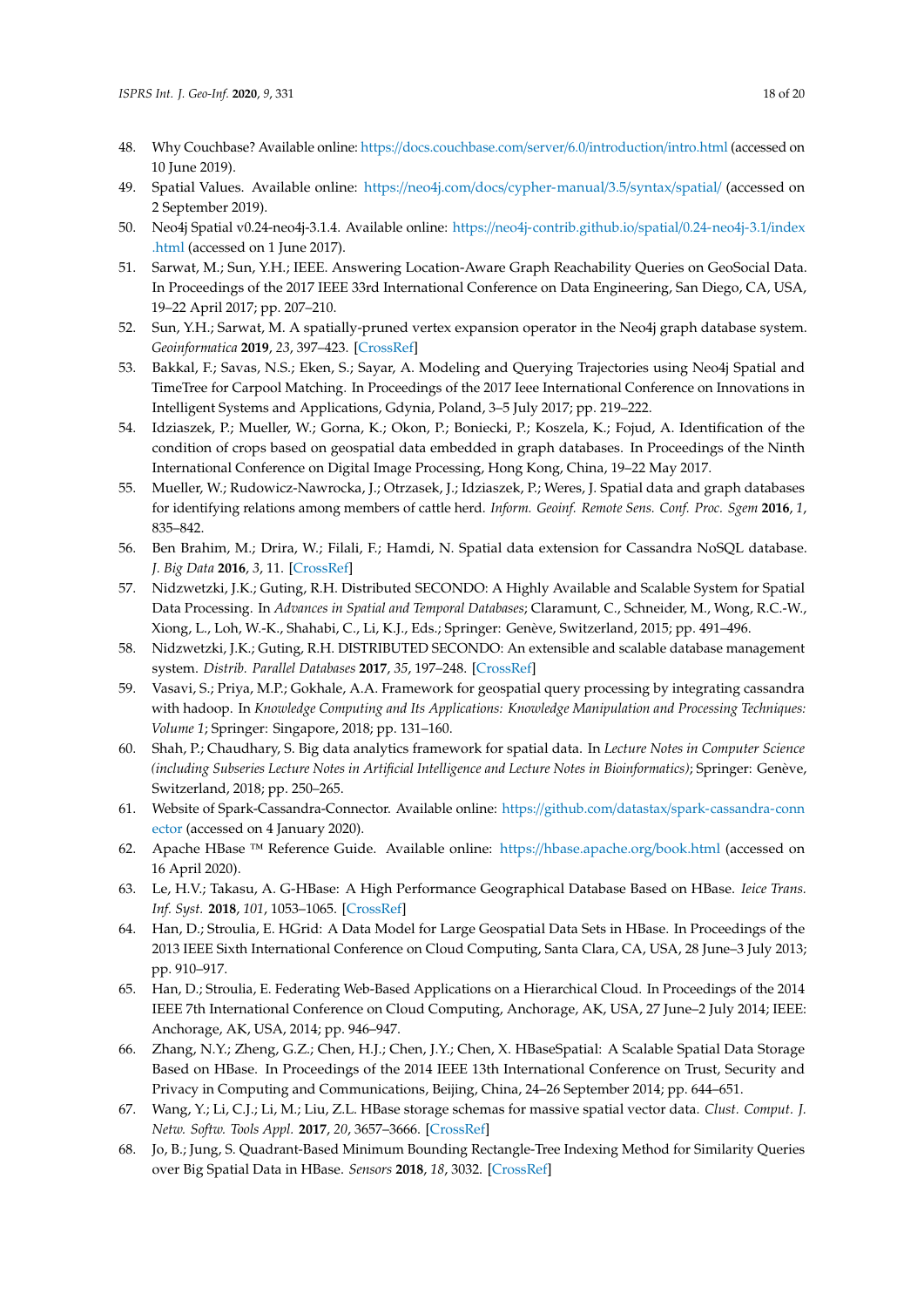- <span id="page-18-8"></span>69. He, S.W.; Chu, L.X.; Li, X.Y. Spatial Query Processing for Location Based Application on Hbase. In Proceedings of the 2017 IEEE 2nd International Conference on Big Data Analysis, Beijing, China, 10–12 March 2017; pp. 115–119.
- <span id="page-18-0"></span>70. Chen, X.Y.; Zhang, C.; Ge, B.; Xiao, W.D. Spatio-temporal Queries in HBase. In Proceedings of the 2015 IEEE International Conference on Big Data, Santa Clara, CA, USA, 29 October–1 November 2015; pp. 1929–1937.
- <span id="page-18-1"></span>71. Li, L.H.; Liu, W.D.; Zhong, Z.Y.; Huang, C.Q. SP-Phoenix: A Massive Spatial Point Data Management System based on Phoenix. In Proceedings of the IEEE 20th International Conference on High Performance Computing and Communications/IEEE 16th International Conference on Smart City/IEEE 4th International Conference on Data Science and Systems, Exeter, UK, 28–30 June 2018; pp. 1634–1641.
- <span id="page-18-2"></span>72. Shangguan, B.; Yue, P.; Wu, Z.; Jiang, L. Big spatial data processing with Apache Spark. In Proceedings of the 2017 6th International Conference on Agro-Geoinformatics, Agro-Geoinformatics, Fairfax, VA, USA, 7–10 August 2017.
- <span id="page-18-3"></span>73. Zheng, K.; Zheng, K.; Fang, F.L.; Zhang, M.; Li, Q.; Wang, Y.H.; Zhao, W.Y. An extra spatial hierarchical schema in key-value store. *Clust. Comput. J. Netw. Softw. Tools Appl.* **2019**, *22*, S6483–S6497. [\[CrossRef\]](http://dx.doi.org/10.1007/s10586-018-2270-4)
- <span id="page-18-4"></span>74. GeoMesa: Store, Index, Query, and Transform Spatio-Temporal Data at Scale in HBase, Accumulo, Cassandra, Kafka and Spark. Available online: https://[www.geomesa.org](https://www.geomesa.org/index.html)/index.html (accessed on 16 August 2018).
- <span id="page-18-5"></span>75. Cho, W.; Choi, E. A basis of spatial big data analysis with map-matching system. *Clust. Comput. J. Netw. Softw. Tools Appl.* **2017**, *20*, 2177–2192. [\[CrossRef\]](http://dx.doi.org/10.1007/s10586-017-1014-1)
- <span id="page-18-6"></span>76. Gao, F.; Yue, P.; Wu, Z.; Zhang, M. Geospatial data storage based on HBase and MapReduce. In Proceedings of the 2017 6th International Conference on Agro-Geoinformatics, Fairfax, VA, USA, 7–10 August 2017; pp. 55–58.
- <span id="page-18-7"></span>77. MapReduce Tutorial. Available online: http://hadoop.apache.org/docs/r1.2.1/[mapred\\_tutorial.html](http://hadoop.apache.org/docs/r1.2.1/mapred_tutorial.html) (accessed on 22 August 2019).
- <span id="page-18-9"></span>78. Du, N.B.; Zhan, J.F.; Zhao, M.; Xiao, D.R.; Xie, Y.C. Spatio-temporal Data Index model of moving objects on fixed networks using HBase. In Proceedings of the 2015 Ieee International Conference on Computational Intelligence and Communication Technology Cict 2015, Ghaziabad, India, 13–14 February 2015; pp. 247–251.
- <span id="page-18-10"></span>79. Jo, B.; Jung, S. Quadrant-Based MBR-Tree Indexing Technique for Range Query Over HBase. In Proceedings of the 7th International Conference on Emerging Databases: Technologies, Applications, and Theory, Busan, Korea, 7–9 August 2017; Lee, W., Choi, W., Jung, S., Song, M., Eds.; Springer: Singapore, 2018; pp. 14–24.
- <span id="page-18-11"></span>80. Van, L.H.; Takasu, A. An Efficient Distributed Index for Geospatial Databases. In Proceedings of the International Conference on Database and Expert Systems Applications, Valencia, Spain, 1–4 September 2015; pp. 28–42.
- <span id="page-18-12"></span>81. Zhai, W.X.; Yang, Z.; Wang, L.; Wu, F.L.; Cheng, C.Q. The Non-sql Spatial Data Management Model in Big Data Time. In Proceedings of the 2015 IEEE International Geoscience and Remote Sensing Symposium, Milan, Italy, 26–31 July 2015; pp. 4506–4509.
- <span id="page-18-19"></span>82. Wang, K.; Liu, G.L.; Zhai, M.; Wang, Z.W.; Zhou, C.Y. Building an efficient storage model of spatial-temporal information based on HBase. *J. Spat. Sci.* **2019**, *64*, 301–317. [\[CrossRef\]](http://dx.doi.org/10.1080/14498596.2018.1440648)
- <span id="page-18-13"></span>83. Zhang, D.F.; Wang, Y.; Liu, Z.L.; Dai, S.J. Improving NoSQL Storage Schema Based on Z-Curve for Spatial Vector Data. *IEEE Access* **2019**, *7*, 78817–78829. [\[CrossRef\]](http://dx.doi.org/10.1109/ACCESS.2019.2922693)
- <span id="page-18-14"></span>84. Zheng, K.; Gu, D.; Fang, F.; Zhang, M.; Zheng, K.; Li, Q. Data storage optimization strategy in distributed column-oriented database by considering spatial adjacency. *Clust. Comput. J. Netw. Softw. Tools Appl.* **2017**, *20*, 2833–2844. [\[CrossRef\]](http://dx.doi.org/10.1007/s10586-017-1081-3)
- <span id="page-18-15"></span>85. Thomas, G.; Alexander, G.; Sasi, P.M. Design of High Performance Cluster based Map for Vehicle Tracking of public transport vehicles in Smart City. In Proceedings of the 2017 IEEE Region 10 International Symposium on Technologies for Smart Cities, Cochin, India, 14–16 July 2017.
- <span id="page-18-16"></span>86. Bartlett, R. Local geographic information storing and querying using elasticsearch. In Proceedings of the 13th Workshop on Geographic Information Retrieval, Lyon, France, 28–29 November 2019.
- <span id="page-18-17"></span>87. Toepke, S.L. Leveraging elasticsearch and botometer to explore volunteered geographic information. In Proceedings of the International ISCRAM Conference, Rochester, NY, USA, 20–23 May 2018.
- <span id="page-18-18"></span>88. Cinquini, L.; Crichton, D.; Mattmann, C.; Harney, J.; Shipman, G.; Wang, F.Y.; Ananthakrishnan, R.; Miller, N.; Denvil, S.; Morgan, M.; et al. The Earth System Grid Federation: An open infrastructure for access to distributed geospatial data. *Future Gener. Comput. Syst. Int. J. Grid Comput. Escience* **2014**, *36*, 400–417. [\[CrossRef\]](http://dx.doi.org/10.1016/j.future.2013.07.002)